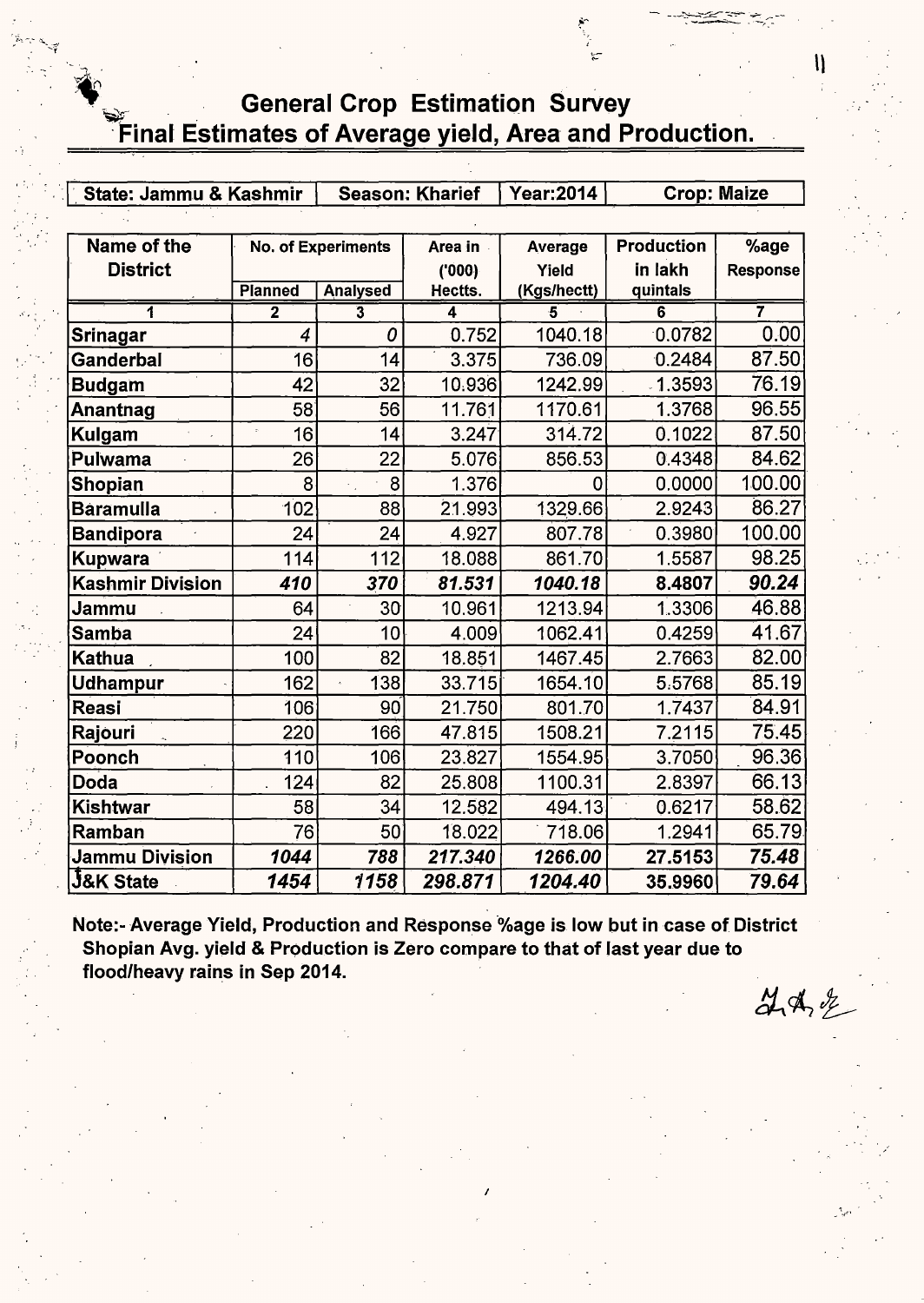# **Statement showina Final Estimate of Croo Maize for Kharif 2014 Tehsi/ Wisel**

| No of Experiments<br>Analysed<br>Yield<br>Kgs/Hect.<br>(000 Ha.)<br>Lakh qtls.<br><b>District</b><br>Planned<br>4<br>5<br>6<br>7<br>3<br>2<br>1<br>Srinagar(N)**<br>2<br>0<br>1040.18<br>0.0210<br>0.00<br>0.202<br>0<br>2<br>1040.18<br>0.550<br>0.00<br>0.0572<br>Srinagar(S)**<br>0<br>1040.18<br>0.0782<br>Dis.Srinagar<br>4<br>0.752<br>0<br>0<br>Ganderbal<br>0.00<br>0.0000<br>0.00<br>0.000<br>$\overline{12}$<br>12<br>7694.14<br>641.18<br>2.857<br>0.1832<br>Kangan<br>$\overline{\mathbf{c}}$<br>4<br>1259.55<br>0.518<br>0.0652<br>2519.10<br>Lar<br>0.2484<br>16<br>736.09<br>Dis.Ganderbal<br>14<br>3.375<br>0<br>0.0558<br>Budgam *<br>4<br>0.00<br>1242.99<br>0.449<br>16<br>16<br>7728.97<br>483.06<br>3.452<br>0.1668<br>Khansahib<br>0<br>Beerwah*<br>4<br>1242,99<br>0.748<br>0.0930<br>0.00<br>8<br>10<br>0.6535<br>15587.32<br>1948.42<br>3.354<br>Khag<br>2<br>$\overline{\mathbf{c}}$<br>Chadoora<br>0.3787<br>3850.18<br>1925.09<br>1.967<br>6<br>6<br>722.76<br>120.46<br>0.966<br>0.0116<br>Charishrief<br>32<br>1242.99<br>1.3593<br>42<br>Dis.Budgam<br>10.936<br>$\overline{2}$<br>0<br>0.00<br>1176.46<br>0.387<br>0.0455<br>Anantnag*<br>20<br>20<br>29780.75<br>0.7238<br>Kokarnag<br>1489.04<br>4.861<br>10<br>10<br>4253.40<br>425.34<br>0.0597<br>1.403<br>Shangus<br>12<br>12<br>0.1760<br>Dooru<br>8882.10<br>740.18<br>2.378<br>10<br>10<br>Pahalgam<br>9258.79<br>925.88<br>2.071<br>0.1917<br>4<br>4<br>2722.66<br>Bijbehara<br>10890.65<br>0.661<br>0.1800<br>$\overline{56}$<br>58<br>1170.61<br>1.3768<br>Dis.Anantnag<br>11.761<br>$\overline{a}$<br>0<br>Kulgam<br>0.00<br>0.00<br>0.0000<br>0.000<br>$\overline{12}$<br>$\overline{12}$<br>÷<br>3447.15<br>D.H.Pora<br>287.26<br>3.173<br>0.0911<br>$\overline{\mathbf{c}}$<br>$\overline{2}$<br>Devsar<br>2984.10<br>1492.05<br>0.074<br>0.0110<br>0.1022<br>16<br>14<br>Dis.Kulgam<br>314.72<br>3.247<br>8<br>8<br>0.2384<br>Pulwama<br>8800.15<br>1100.02<br>2.167<br>2<br>0<br>0.0000<br>0.00<br>0.00<br>0.000<br>Awantipora<br>12<br>12<br>Tral<br>7478.50<br>623.21<br>2.585<br>0.1611<br>$\overline{c}$<br>4<br>Pampore<br>1089.48<br>0.324<br>0.0353<br>2178.96<br>$\overline{22}$<br>26<br>856.53<br>0.4348<br>Dis.Pulwama<br>5.076<br>8<br>8<br>Shopian<br>0.00<br>1.376<br>0.0000<br>0.00<br>0.00<br>1.376<br>8<br>8<br>Dis.Shopian<br>0.0000<br>34<br>22<br>Baramulla<br>10276.66<br>467.12<br>5.432<br>0.2537<br>12<br>12<br>Boniyar<br>659.62<br>54.97<br>2.513<br>0.0138<br>8<br>8<br>14288.04<br>1786.01<br>4.428<br>0.7908<br>Sopore<br>10<br>10<br>Rafiabad<br>5453.60<br>545.36<br>0.923<br>0.0503<br>Uri<br>16<br>16 <br>3885.05<br>242.82<br>4.076<br>0.0990<br>14<br> 4 <br>Pattan<br>10917.27<br>3010.92<br>2.767<br>1.6130<br>8<br>6<br>3353.44<br>558.91<br>1.854<br>0.1036<br>Tangmarg<br>Dis.Baramulla<br>102<br>88<br>1329.66<br>2.9243<br>21.993<br>10<br>10<br>Bandipora<br>13250.80<br>1325.08<br>0.3066<br>2.314<br>12<br>12<br>Sonawari<br>3626.56<br>302.21<br>2.531<br>0.0765<br>$\overline{\mathbf{c}}$<br>$\boldsymbol{2}$<br>Gureze<br>3629.20<br>1814.60<br>0.0149<br>0.082<br>Dis.Bandipora<br>24<br>24<br>807.78<br>4.927<br>0.3980<br>$\overline{44}$<br>42<br>Kupwara<br>36451.55<br>9.036<br>867.89<br>0.7842<br>62<br>62<br>Handwara<br>46840.52<br>755.49<br>7.370<br>0.5568<br>8<br>8<br>Karnah<br>10350.71<br>1293.84<br>1.682<br>0.2176<br>Dis.Kupwara<br>114<br>112<br>861.70<br>1.5587<br>18.088<br>Kashmir Div.<br>410<br>370<br>1040.18<br>8.4807<br>81.531<br>J&K State<br>1454<br>1204.40<br>1158<br>35.9960<br>298.871 | $\alpha$ are then showing that Leannace of Grop make tof thrain Letter (renor fried, |  |       |           |         |          |
|--------------------------------------------------------------------------------------------------------------------------------------------------------------------------------------------------------------------------------------------------------------------------------------------------------------------------------------------------------------------------------------------------------------------------------------------------------------------------------------------------------------------------------------------------------------------------------------------------------------------------------------------------------------------------------------------------------------------------------------------------------------------------------------------------------------------------------------------------------------------------------------------------------------------------------------------------------------------------------------------------------------------------------------------------------------------------------------------------------------------------------------------------------------------------------------------------------------------------------------------------------------------------------------------------------------------------------------------------------------------------------------------------------------------------------------------------------------------------------------------------------------------------------------------------------------------------------------------------------------------------------------------------------------------------------------------------------------------------------------------------------------------------------------------------------------------------------------------------------------------------------------------------------------------------------------------------------------------------------------------------------------------------------------------------------------------------------------------------------------------------------------------------------------------------------------------------------------------------------------------------------------------------------------------------------------------------------------------------------------------------------------------------------------------------------------------------------------------------------------------------------------------------------------------------------------------------------------------------------------------------------------------------------------------------------------------------------------------------------------------------------------------------------------------------------------------------------------------------------------------------------------------------------------------------------------------------------------------------------------------------------------------------------------------------------------------------------------------------------------------------------------------------------------------------------------------------------------------------------------------------------------------------------------------------------------------------------------------------------------------------------------------------------------------------------------------------------------------------------------------------------------------------------------------------------------------------------|--------------------------------------------------------------------------------------|--|-------|-----------|---------|----------|
|                                                                                                                                                                                                                                                                                                                                                                                                                                                                                                                                                                                                                                                                                                                                                                                                                                                                                                                                                                                                                                                                                                                                                                                                                                                                                                                                                                                                                                                                                                                                                                                                                                                                                                                                                                                                                                                                                                                                                                                                                                                                                                                                                                                                                                                                                                                                                                                                                                                                                                                                                                                                                                                                                                                                                                                                                                                                                                                                                                                                                                                                                                                                                                                                                                                                                                                                                                                                                                                                                                                                                                                | Tehsil /                                                                             |  | Dried | Av. Yield | Area In | Prod. In |
|                                                                                                                                                                                                                                                                                                                                                                                                                                                                                                                                                                                                                                                                                                                                                                                                                                                                                                                                                                                                                                                                                                                                                                                                                                                                                                                                                                                                                                                                                                                                                                                                                                                                                                                                                                                                                                                                                                                                                                                                                                                                                                                                                                                                                                                                                                                                                                                                                                                                                                                                                                                                                                                                                                                                                                                                                                                                                                                                                                                                                                                                                                                                                                                                                                                                                                                                                                                                                                                                                                                                                                                |                                                                                      |  |       |           |         |          |
|                                                                                                                                                                                                                                                                                                                                                                                                                                                                                                                                                                                                                                                                                                                                                                                                                                                                                                                                                                                                                                                                                                                                                                                                                                                                                                                                                                                                                                                                                                                                                                                                                                                                                                                                                                                                                                                                                                                                                                                                                                                                                                                                                                                                                                                                                                                                                                                                                                                                                                                                                                                                                                                                                                                                                                                                                                                                                                                                                                                                                                                                                                                                                                                                                                                                                                                                                                                                                                                                                                                                                                                |                                                                                      |  |       |           |         |          |
|                                                                                                                                                                                                                                                                                                                                                                                                                                                                                                                                                                                                                                                                                                                                                                                                                                                                                                                                                                                                                                                                                                                                                                                                                                                                                                                                                                                                                                                                                                                                                                                                                                                                                                                                                                                                                                                                                                                                                                                                                                                                                                                                                                                                                                                                                                                                                                                                                                                                                                                                                                                                                                                                                                                                                                                                                                                                                                                                                                                                                                                                                                                                                                                                                                                                                                                                                                                                                                                                                                                                                                                |                                                                                      |  |       |           |         |          |
|                                                                                                                                                                                                                                                                                                                                                                                                                                                                                                                                                                                                                                                                                                                                                                                                                                                                                                                                                                                                                                                                                                                                                                                                                                                                                                                                                                                                                                                                                                                                                                                                                                                                                                                                                                                                                                                                                                                                                                                                                                                                                                                                                                                                                                                                                                                                                                                                                                                                                                                                                                                                                                                                                                                                                                                                                                                                                                                                                                                                                                                                                                                                                                                                                                                                                                                                                                                                                                                                                                                                                                                |                                                                                      |  |       |           |         |          |
|                                                                                                                                                                                                                                                                                                                                                                                                                                                                                                                                                                                                                                                                                                                                                                                                                                                                                                                                                                                                                                                                                                                                                                                                                                                                                                                                                                                                                                                                                                                                                                                                                                                                                                                                                                                                                                                                                                                                                                                                                                                                                                                                                                                                                                                                                                                                                                                                                                                                                                                                                                                                                                                                                                                                                                                                                                                                                                                                                                                                                                                                                                                                                                                                                                                                                                                                                                                                                                                                                                                                                                                |                                                                                      |  |       |           |         |          |
|                                                                                                                                                                                                                                                                                                                                                                                                                                                                                                                                                                                                                                                                                                                                                                                                                                                                                                                                                                                                                                                                                                                                                                                                                                                                                                                                                                                                                                                                                                                                                                                                                                                                                                                                                                                                                                                                                                                                                                                                                                                                                                                                                                                                                                                                                                                                                                                                                                                                                                                                                                                                                                                                                                                                                                                                                                                                                                                                                                                                                                                                                                                                                                                                                                                                                                                                                                                                                                                                                                                                                                                |                                                                                      |  |       |           |         |          |
|                                                                                                                                                                                                                                                                                                                                                                                                                                                                                                                                                                                                                                                                                                                                                                                                                                                                                                                                                                                                                                                                                                                                                                                                                                                                                                                                                                                                                                                                                                                                                                                                                                                                                                                                                                                                                                                                                                                                                                                                                                                                                                                                                                                                                                                                                                                                                                                                                                                                                                                                                                                                                                                                                                                                                                                                                                                                                                                                                                                                                                                                                                                                                                                                                                                                                                                                                                                                                                                                                                                                                                                |                                                                                      |  |       |           |         |          |
|                                                                                                                                                                                                                                                                                                                                                                                                                                                                                                                                                                                                                                                                                                                                                                                                                                                                                                                                                                                                                                                                                                                                                                                                                                                                                                                                                                                                                                                                                                                                                                                                                                                                                                                                                                                                                                                                                                                                                                                                                                                                                                                                                                                                                                                                                                                                                                                                                                                                                                                                                                                                                                                                                                                                                                                                                                                                                                                                                                                                                                                                                                                                                                                                                                                                                                                                                                                                                                                                                                                                                                                |                                                                                      |  |       |           |         |          |
|                                                                                                                                                                                                                                                                                                                                                                                                                                                                                                                                                                                                                                                                                                                                                                                                                                                                                                                                                                                                                                                                                                                                                                                                                                                                                                                                                                                                                                                                                                                                                                                                                                                                                                                                                                                                                                                                                                                                                                                                                                                                                                                                                                                                                                                                                                                                                                                                                                                                                                                                                                                                                                                                                                                                                                                                                                                                                                                                                                                                                                                                                                                                                                                                                                                                                                                                                                                                                                                                                                                                                                                |                                                                                      |  |       |           |         |          |
|                                                                                                                                                                                                                                                                                                                                                                                                                                                                                                                                                                                                                                                                                                                                                                                                                                                                                                                                                                                                                                                                                                                                                                                                                                                                                                                                                                                                                                                                                                                                                                                                                                                                                                                                                                                                                                                                                                                                                                                                                                                                                                                                                                                                                                                                                                                                                                                                                                                                                                                                                                                                                                                                                                                                                                                                                                                                                                                                                                                                                                                                                                                                                                                                                                                                                                                                                                                                                                                                                                                                                                                |                                                                                      |  |       |           |         |          |
|                                                                                                                                                                                                                                                                                                                                                                                                                                                                                                                                                                                                                                                                                                                                                                                                                                                                                                                                                                                                                                                                                                                                                                                                                                                                                                                                                                                                                                                                                                                                                                                                                                                                                                                                                                                                                                                                                                                                                                                                                                                                                                                                                                                                                                                                                                                                                                                                                                                                                                                                                                                                                                                                                                                                                                                                                                                                                                                                                                                                                                                                                                                                                                                                                                                                                                                                                                                                                                                                                                                                                                                |                                                                                      |  |       |           |         |          |
|                                                                                                                                                                                                                                                                                                                                                                                                                                                                                                                                                                                                                                                                                                                                                                                                                                                                                                                                                                                                                                                                                                                                                                                                                                                                                                                                                                                                                                                                                                                                                                                                                                                                                                                                                                                                                                                                                                                                                                                                                                                                                                                                                                                                                                                                                                                                                                                                                                                                                                                                                                                                                                                                                                                                                                                                                                                                                                                                                                                                                                                                                                                                                                                                                                                                                                                                                                                                                                                                                                                                                                                |                                                                                      |  |       |           |         |          |
|                                                                                                                                                                                                                                                                                                                                                                                                                                                                                                                                                                                                                                                                                                                                                                                                                                                                                                                                                                                                                                                                                                                                                                                                                                                                                                                                                                                                                                                                                                                                                                                                                                                                                                                                                                                                                                                                                                                                                                                                                                                                                                                                                                                                                                                                                                                                                                                                                                                                                                                                                                                                                                                                                                                                                                                                                                                                                                                                                                                                                                                                                                                                                                                                                                                                                                                                                                                                                                                                                                                                                                                |                                                                                      |  |       |           |         |          |
|                                                                                                                                                                                                                                                                                                                                                                                                                                                                                                                                                                                                                                                                                                                                                                                                                                                                                                                                                                                                                                                                                                                                                                                                                                                                                                                                                                                                                                                                                                                                                                                                                                                                                                                                                                                                                                                                                                                                                                                                                                                                                                                                                                                                                                                                                                                                                                                                                                                                                                                                                                                                                                                                                                                                                                                                                                                                                                                                                                                                                                                                                                                                                                                                                                                                                                                                                                                                                                                                                                                                                                                |                                                                                      |  |       |           |         |          |
|                                                                                                                                                                                                                                                                                                                                                                                                                                                                                                                                                                                                                                                                                                                                                                                                                                                                                                                                                                                                                                                                                                                                                                                                                                                                                                                                                                                                                                                                                                                                                                                                                                                                                                                                                                                                                                                                                                                                                                                                                                                                                                                                                                                                                                                                                                                                                                                                                                                                                                                                                                                                                                                                                                                                                                                                                                                                                                                                                                                                                                                                                                                                                                                                                                                                                                                                                                                                                                                                                                                                                                                |                                                                                      |  |       |           |         |          |
|                                                                                                                                                                                                                                                                                                                                                                                                                                                                                                                                                                                                                                                                                                                                                                                                                                                                                                                                                                                                                                                                                                                                                                                                                                                                                                                                                                                                                                                                                                                                                                                                                                                                                                                                                                                                                                                                                                                                                                                                                                                                                                                                                                                                                                                                                                                                                                                                                                                                                                                                                                                                                                                                                                                                                                                                                                                                                                                                                                                                                                                                                                                                                                                                                                                                                                                                                                                                                                                                                                                                                                                |                                                                                      |  |       |           |         |          |
|                                                                                                                                                                                                                                                                                                                                                                                                                                                                                                                                                                                                                                                                                                                                                                                                                                                                                                                                                                                                                                                                                                                                                                                                                                                                                                                                                                                                                                                                                                                                                                                                                                                                                                                                                                                                                                                                                                                                                                                                                                                                                                                                                                                                                                                                                                                                                                                                                                                                                                                                                                                                                                                                                                                                                                                                                                                                                                                                                                                                                                                                                                                                                                                                                                                                                                                                                                                                                                                                                                                                                                                |                                                                                      |  |       |           |         |          |
|                                                                                                                                                                                                                                                                                                                                                                                                                                                                                                                                                                                                                                                                                                                                                                                                                                                                                                                                                                                                                                                                                                                                                                                                                                                                                                                                                                                                                                                                                                                                                                                                                                                                                                                                                                                                                                                                                                                                                                                                                                                                                                                                                                                                                                                                                                                                                                                                                                                                                                                                                                                                                                                                                                                                                                                                                                                                                                                                                                                                                                                                                                                                                                                                                                                                                                                                                                                                                                                                                                                                                                                |                                                                                      |  |       |           |         |          |
|                                                                                                                                                                                                                                                                                                                                                                                                                                                                                                                                                                                                                                                                                                                                                                                                                                                                                                                                                                                                                                                                                                                                                                                                                                                                                                                                                                                                                                                                                                                                                                                                                                                                                                                                                                                                                                                                                                                                                                                                                                                                                                                                                                                                                                                                                                                                                                                                                                                                                                                                                                                                                                                                                                                                                                                                                                                                                                                                                                                                                                                                                                                                                                                                                                                                                                                                                                                                                                                                                                                                                                                |                                                                                      |  |       |           |         |          |
|                                                                                                                                                                                                                                                                                                                                                                                                                                                                                                                                                                                                                                                                                                                                                                                                                                                                                                                                                                                                                                                                                                                                                                                                                                                                                                                                                                                                                                                                                                                                                                                                                                                                                                                                                                                                                                                                                                                                                                                                                                                                                                                                                                                                                                                                                                                                                                                                                                                                                                                                                                                                                                                                                                                                                                                                                                                                                                                                                                                                                                                                                                                                                                                                                                                                                                                                                                                                                                                                                                                                                                                |                                                                                      |  |       |           |         |          |
|                                                                                                                                                                                                                                                                                                                                                                                                                                                                                                                                                                                                                                                                                                                                                                                                                                                                                                                                                                                                                                                                                                                                                                                                                                                                                                                                                                                                                                                                                                                                                                                                                                                                                                                                                                                                                                                                                                                                                                                                                                                                                                                                                                                                                                                                                                                                                                                                                                                                                                                                                                                                                                                                                                                                                                                                                                                                                                                                                                                                                                                                                                                                                                                                                                                                                                                                                                                                                                                                                                                                                                                |                                                                                      |  |       |           |         |          |
|                                                                                                                                                                                                                                                                                                                                                                                                                                                                                                                                                                                                                                                                                                                                                                                                                                                                                                                                                                                                                                                                                                                                                                                                                                                                                                                                                                                                                                                                                                                                                                                                                                                                                                                                                                                                                                                                                                                                                                                                                                                                                                                                                                                                                                                                                                                                                                                                                                                                                                                                                                                                                                                                                                                                                                                                                                                                                                                                                                                                                                                                                                                                                                                                                                                                                                                                                                                                                                                                                                                                                                                |                                                                                      |  |       |           |         |          |
|                                                                                                                                                                                                                                                                                                                                                                                                                                                                                                                                                                                                                                                                                                                                                                                                                                                                                                                                                                                                                                                                                                                                                                                                                                                                                                                                                                                                                                                                                                                                                                                                                                                                                                                                                                                                                                                                                                                                                                                                                                                                                                                                                                                                                                                                                                                                                                                                                                                                                                                                                                                                                                                                                                                                                                                                                                                                                                                                                                                                                                                                                                                                                                                                                                                                                                                                                                                                                                                                                                                                                                                |                                                                                      |  |       |           |         |          |
|                                                                                                                                                                                                                                                                                                                                                                                                                                                                                                                                                                                                                                                                                                                                                                                                                                                                                                                                                                                                                                                                                                                                                                                                                                                                                                                                                                                                                                                                                                                                                                                                                                                                                                                                                                                                                                                                                                                                                                                                                                                                                                                                                                                                                                                                                                                                                                                                                                                                                                                                                                                                                                                                                                                                                                                                                                                                                                                                                                                                                                                                                                                                                                                                                                                                                                                                                                                                                                                                                                                                                                                |                                                                                      |  |       |           |         |          |
|                                                                                                                                                                                                                                                                                                                                                                                                                                                                                                                                                                                                                                                                                                                                                                                                                                                                                                                                                                                                                                                                                                                                                                                                                                                                                                                                                                                                                                                                                                                                                                                                                                                                                                                                                                                                                                                                                                                                                                                                                                                                                                                                                                                                                                                                                                                                                                                                                                                                                                                                                                                                                                                                                                                                                                                                                                                                                                                                                                                                                                                                                                                                                                                                                                                                                                                                                                                                                                                                                                                                                                                |                                                                                      |  |       |           |         |          |
|                                                                                                                                                                                                                                                                                                                                                                                                                                                                                                                                                                                                                                                                                                                                                                                                                                                                                                                                                                                                                                                                                                                                                                                                                                                                                                                                                                                                                                                                                                                                                                                                                                                                                                                                                                                                                                                                                                                                                                                                                                                                                                                                                                                                                                                                                                                                                                                                                                                                                                                                                                                                                                                                                                                                                                                                                                                                                                                                                                                                                                                                                                                                                                                                                                                                                                                                                                                                                                                                                                                                                                                |                                                                                      |  |       |           |         |          |
|                                                                                                                                                                                                                                                                                                                                                                                                                                                                                                                                                                                                                                                                                                                                                                                                                                                                                                                                                                                                                                                                                                                                                                                                                                                                                                                                                                                                                                                                                                                                                                                                                                                                                                                                                                                                                                                                                                                                                                                                                                                                                                                                                                                                                                                                                                                                                                                                                                                                                                                                                                                                                                                                                                                                                                                                                                                                                                                                                                                                                                                                                                                                                                                                                                                                                                                                                                                                                                                                                                                                                                                |                                                                                      |  |       |           |         |          |
|                                                                                                                                                                                                                                                                                                                                                                                                                                                                                                                                                                                                                                                                                                                                                                                                                                                                                                                                                                                                                                                                                                                                                                                                                                                                                                                                                                                                                                                                                                                                                                                                                                                                                                                                                                                                                                                                                                                                                                                                                                                                                                                                                                                                                                                                                                                                                                                                                                                                                                                                                                                                                                                                                                                                                                                                                                                                                                                                                                                                                                                                                                                                                                                                                                                                                                                                                                                                                                                                                                                                                                                |                                                                                      |  |       |           |         |          |
|                                                                                                                                                                                                                                                                                                                                                                                                                                                                                                                                                                                                                                                                                                                                                                                                                                                                                                                                                                                                                                                                                                                                                                                                                                                                                                                                                                                                                                                                                                                                                                                                                                                                                                                                                                                                                                                                                                                                                                                                                                                                                                                                                                                                                                                                                                                                                                                                                                                                                                                                                                                                                                                                                                                                                                                                                                                                                                                                                                                                                                                                                                                                                                                                                                                                                                                                                                                                                                                                                                                                                                                |                                                                                      |  |       |           |         |          |
|                                                                                                                                                                                                                                                                                                                                                                                                                                                                                                                                                                                                                                                                                                                                                                                                                                                                                                                                                                                                                                                                                                                                                                                                                                                                                                                                                                                                                                                                                                                                                                                                                                                                                                                                                                                                                                                                                                                                                                                                                                                                                                                                                                                                                                                                                                                                                                                                                                                                                                                                                                                                                                                                                                                                                                                                                                                                                                                                                                                                                                                                                                                                                                                                                                                                                                                                                                                                                                                                                                                                                                                |                                                                                      |  |       |           |         |          |
|                                                                                                                                                                                                                                                                                                                                                                                                                                                                                                                                                                                                                                                                                                                                                                                                                                                                                                                                                                                                                                                                                                                                                                                                                                                                                                                                                                                                                                                                                                                                                                                                                                                                                                                                                                                                                                                                                                                                                                                                                                                                                                                                                                                                                                                                                                                                                                                                                                                                                                                                                                                                                                                                                                                                                                                                                                                                                                                                                                                                                                                                                                                                                                                                                                                                                                                                                                                                                                                                                                                                                                                |                                                                                      |  |       |           |         |          |
|                                                                                                                                                                                                                                                                                                                                                                                                                                                                                                                                                                                                                                                                                                                                                                                                                                                                                                                                                                                                                                                                                                                                                                                                                                                                                                                                                                                                                                                                                                                                                                                                                                                                                                                                                                                                                                                                                                                                                                                                                                                                                                                                                                                                                                                                                                                                                                                                                                                                                                                                                                                                                                                                                                                                                                                                                                                                                                                                                                                                                                                                                                                                                                                                                                                                                                                                                                                                                                                                                                                                                                                |                                                                                      |  |       |           |         |          |
|                                                                                                                                                                                                                                                                                                                                                                                                                                                                                                                                                                                                                                                                                                                                                                                                                                                                                                                                                                                                                                                                                                                                                                                                                                                                                                                                                                                                                                                                                                                                                                                                                                                                                                                                                                                                                                                                                                                                                                                                                                                                                                                                                                                                                                                                                                                                                                                                                                                                                                                                                                                                                                                                                                                                                                                                                                                                                                                                                                                                                                                                                                                                                                                                                                                                                                                                                                                                                                                                                                                                                                                |                                                                                      |  |       |           |         |          |
|                                                                                                                                                                                                                                                                                                                                                                                                                                                                                                                                                                                                                                                                                                                                                                                                                                                                                                                                                                                                                                                                                                                                                                                                                                                                                                                                                                                                                                                                                                                                                                                                                                                                                                                                                                                                                                                                                                                                                                                                                                                                                                                                                                                                                                                                                                                                                                                                                                                                                                                                                                                                                                                                                                                                                                                                                                                                                                                                                                                                                                                                                                                                                                                                                                                                                                                                                                                                                                                                                                                                                                                |                                                                                      |  |       |           |         |          |
|                                                                                                                                                                                                                                                                                                                                                                                                                                                                                                                                                                                                                                                                                                                                                                                                                                                                                                                                                                                                                                                                                                                                                                                                                                                                                                                                                                                                                                                                                                                                                                                                                                                                                                                                                                                                                                                                                                                                                                                                                                                                                                                                                                                                                                                                                                                                                                                                                                                                                                                                                                                                                                                                                                                                                                                                                                                                                                                                                                                                                                                                                                                                                                                                                                                                                                                                                                                                                                                                                                                                                                                |                                                                                      |  |       |           |         |          |
|                                                                                                                                                                                                                                                                                                                                                                                                                                                                                                                                                                                                                                                                                                                                                                                                                                                                                                                                                                                                                                                                                                                                                                                                                                                                                                                                                                                                                                                                                                                                                                                                                                                                                                                                                                                                                                                                                                                                                                                                                                                                                                                                                                                                                                                                                                                                                                                                                                                                                                                                                                                                                                                                                                                                                                                                                                                                                                                                                                                                                                                                                                                                                                                                                                                                                                                                                                                                                                                                                                                                                                                |                                                                                      |  |       |           |         |          |
|                                                                                                                                                                                                                                                                                                                                                                                                                                                                                                                                                                                                                                                                                                                                                                                                                                                                                                                                                                                                                                                                                                                                                                                                                                                                                                                                                                                                                                                                                                                                                                                                                                                                                                                                                                                                                                                                                                                                                                                                                                                                                                                                                                                                                                                                                                                                                                                                                                                                                                                                                                                                                                                                                                                                                                                                                                                                                                                                                                                                                                                                                                                                                                                                                                                                                                                                                                                                                                                                                                                                                                                |                                                                                      |  |       |           |         |          |
|                                                                                                                                                                                                                                                                                                                                                                                                                                                                                                                                                                                                                                                                                                                                                                                                                                                                                                                                                                                                                                                                                                                                                                                                                                                                                                                                                                                                                                                                                                                                                                                                                                                                                                                                                                                                                                                                                                                                                                                                                                                                                                                                                                                                                                                                                                                                                                                                                                                                                                                                                                                                                                                                                                                                                                                                                                                                                                                                                                                                                                                                                                                                                                                                                                                                                                                                                                                                                                                                                                                                                                                |                                                                                      |  |       |           |         |          |
|                                                                                                                                                                                                                                                                                                                                                                                                                                                                                                                                                                                                                                                                                                                                                                                                                                                                                                                                                                                                                                                                                                                                                                                                                                                                                                                                                                                                                                                                                                                                                                                                                                                                                                                                                                                                                                                                                                                                                                                                                                                                                                                                                                                                                                                                                                                                                                                                                                                                                                                                                                                                                                                                                                                                                                                                                                                                                                                                                                                                                                                                                                                                                                                                                                                                                                                                                                                                                                                                                                                                                                                |                                                                                      |  |       |           |         |          |
|                                                                                                                                                                                                                                                                                                                                                                                                                                                                                                                                                                                                                                                                                                                                                                                                                                                                                                                                                                                                                                                                                                                                                                                                                                                                                                                                                                                                                                                                                                                                                                                                                                                                                                                                                                                                                                                                                                                                                                                                                                                                                                                                                                                                                                                                                                                                                                                                                                                                                                                                                                                                                                                                                                                                                                                                                                                                                                                                                                                                                                                                                                                                                                                                                                                                                                                                                                                                                                                                                                                                                                                |                                                                                      |  |       |           |         |          |
|                                                                                                                                                                                                                                                                                                                                                                                                                                                                                                                                                                                                                                                                                                                                                                                                                                                                                                                                                                                                                                                                                                                                                                                                                                                                                                                                                                                                                                                                                                                                                                                                                                                                                                                                                                                                                                                                                                                                                                                                                                                                                                                                                                                                                                                                                                                                                                                                                                                                                                                                                                                                                                                                                                                                                                                                                                                                                                                                                                                                                                                                                                                                                                                                                                                                                                                                                                                                                                                                                                                                                                                |                                                                                      |  |       |           |         |          |
|                                                                                                                                                                                                                                                                                                                                                                                                                                                                                                                                                                                                                                                                                                                                                                                                                                                                                                                                                                                                                                                                                                                                                                                                                                                                                                                                                                                                                                                                                                                                                                                                                                                                                                                                                                                                                                                                                                                                                                                                                                                                                                                                                                                                                                                                                                                                                                                                                                                                                                                                                                                                                                                                                                                                                                                                                                                                                                                                                                                                                                                                                                                                                                                                                                                                                                                                                                                                                                                                                                                                                                                |                                                                                      |  |       |           |         |          |
|                                                                                                                                                                                                                                                                                                                                                                                                                                                                                                                                                                                                                                                                                                                                                                                                                                                                                                                                                                                                                                                                                                                                                                                                                                                                                                                                                                                                                                                                                                                                                                                                                                                                                                                                                                                                                                                                                                                                                                                                                                                                                                                                                                                                                                                                                                                                                                                                                                                                                                                                                                                                                                                                                                                                                                                                                                                                                                                                                                                                                                                                                                                                                                                                                                                                                                                                                                                                                                                                                                                                                                                |                                                                                      |  |       |           |         |          |
|                                                                                                                                                                                                                                                                                                                                                                                                                                                                                                                                                                                                                                                                                                                                                                                                                                                                                                                                                                                                                                                                                                                                                                                                                                                                                                                                                                                                                                                                                                                                                                                                                                                                                                                                                                                                                                                                                                                                                                                                                                                                                                                                                                                                                                                                                                                                                                                                                                                                                                                                                                                                                                                                                                                                                                                                                                                                                                                                                                                                                                                                                                                                                                                                                                                                                                                                                                                                                                                                                                                                                                                |                                                                                      |  |       |           |         |          |
|                                                                                                                                                                                                                                                                                                                                                                                                                                                                                                                                                                                                                                                                                                                                                                                                                                                                                                                                                                                                                                                                                                                                                                                                                                                                                                                                                                                                                                                                                                                                                                                                                                                                                                                                                                                                                                                                                                                                                                                                                                                                                                                                                                                                                                                                                                                                                                                                                                                                                                                                                                                                                                                                                                                                                                                                                                                                                                                                                                                                                                                                                                                                                                                                                                                                                                                                                                                                                                                                                                                                                                                |                                                                                      |  |       |           |         |          |
|                                                                                                                                                                                                                                                                                                                                                                                                                                                                                                                                                                                                                                                                                                                                                                                                                                                                                                                                                                                                                                                                                                                                                                                                                                                                                                                                                                                                                                                                                                                                                                                                                                                                                                                                                                                                                                                                                                                                                                                                                                                                                                                                                                                                                                                                                                                                                                                                                                                                                                                                                                                                                                                                                                                                                                                                                                                                                                                                                                                                                                                                                                                                                                                                                                                                                                                                                                                                                                                                                                                                                                                |                                                                                      |  |       |           |         |          |
|                                                                                                                                                                                                                                                                                                                                                                                                                                                                                                                                                                                                                                                                                                                                                                                                                                                                                                                                                                                                                                                                                                                                                                                                                                                                                                                                                                                                                                                                                                                                                                                                                                                                                                                                                                                                                                                                                                                                                                                                                                                                                                                                                                                                                                                                                                                                                                                                                                                                                                                                                                                                                                                                                                                                                                                                                                                                                                                                                                                                                                                                                                                                                                                                                                                                                                                                                                                                                                                                                                                                                                                |                                                                                      |  |       |           |         |          |
|                                                                                                                                                                                                                                                                                                                                                                                                                                                                                                                                                                                                                                                                                                                                                                                                                                                                                                                                                                                                                                                                                                                                                                                                                                                                                                                                                                                                                                                                                                                                                                                                                                                                                                                                                                                                                                                                                                                                                                                                                                                                                                                                                                                                                                                                                                                                                                                                                                                                                                                                                                                                                                                                                                                                                                                                                                                                                                                                                                                                                                                                                                                                                                                                                                                                                                                                                                                                                                                                                                                                                                                |                                                                                      |  |       |           |         |          |
|                                                                                                                                                                                                                                                                                                                                                                                                                                                                                                                                                                                                                                                                                                                                                                                                                                                                                                                                                                                                                                                                                                                                                                                                                                                                                                                                                                                                                                                                                                                                                                                                                                                                                                                                                                                                                                                                                                                                                                                                                                                                                                                                                                                                                                                                                                                                                                                                                                                                                                                                                                                                                                                                                                                                                                                                                                                                                                                                                                                                                                                                                                                                                                                                                                                                                                                                                                                                                                                                                                                                                                                |                                                                                      |  |       |           |         |          |
|                                                                                                                                                                                                                                                                                                                                                                                                                                                                                                                                                                                                                                                                                                                                                                                                                                                                                                                                                                                                                                                                                                                                                                                                                                                                                                                                                                                                                                                                                                                                                                                                                                                                                                                                                                                                                                                                                                                                                                                                                                                                                                                                                                                                                                                                                                                                                                                                                                                                                                                                                                                                                                                                                                                                                                                                                                                                                                                                                                                                                                                                                                                                                                                                                                                                                                                                                                                                                                                                                                                                                                                |                                                                                      |  |       |           |         |          |
|                                                                                                                                                                                                                                                                                                                                                                                                                                                                                                                                                                                                                                                                                                                                                                                                                                                                                                                                                                                                                                                                                                                                                                                                                                                                                                                                                                                                                                                                                                                                                                                                                                                                                                                                                                                                                                                                                                                                                                                                                                                                                                                                                                                                                                                                                                                                                                                                                                                                                                                                                                                                                                                                                                                                                                                                                                                                                                                                                                                                                                                                                                                                                                                                                                                                                                                                                                                                                                                                                                                                                                                |                                                                                      |  |       |           |         |          |
|                                                                                                                                                                                                                                                                                                                                                                                                                                                                                                                                                                                                                                                                                                                                                                                                                                                                                                                                                                                                                                                                                                                                                                                                                                                                                                                                                                                                                                                                                                                                                                                                                                                                                                                                                                                                                                                                                                                                                                                                                                                                                                                                                                                                                                                                                                                                                                                                                                                                                                                                                                                                                                                                                                                                                                                                                                                                                                                                                                                                                                                                                                                                                                                                                                                                                                                                                                                                                                                                                                                                                                                |                                                                                      |  |       |           |         |          |

 $\frac{1}{2}$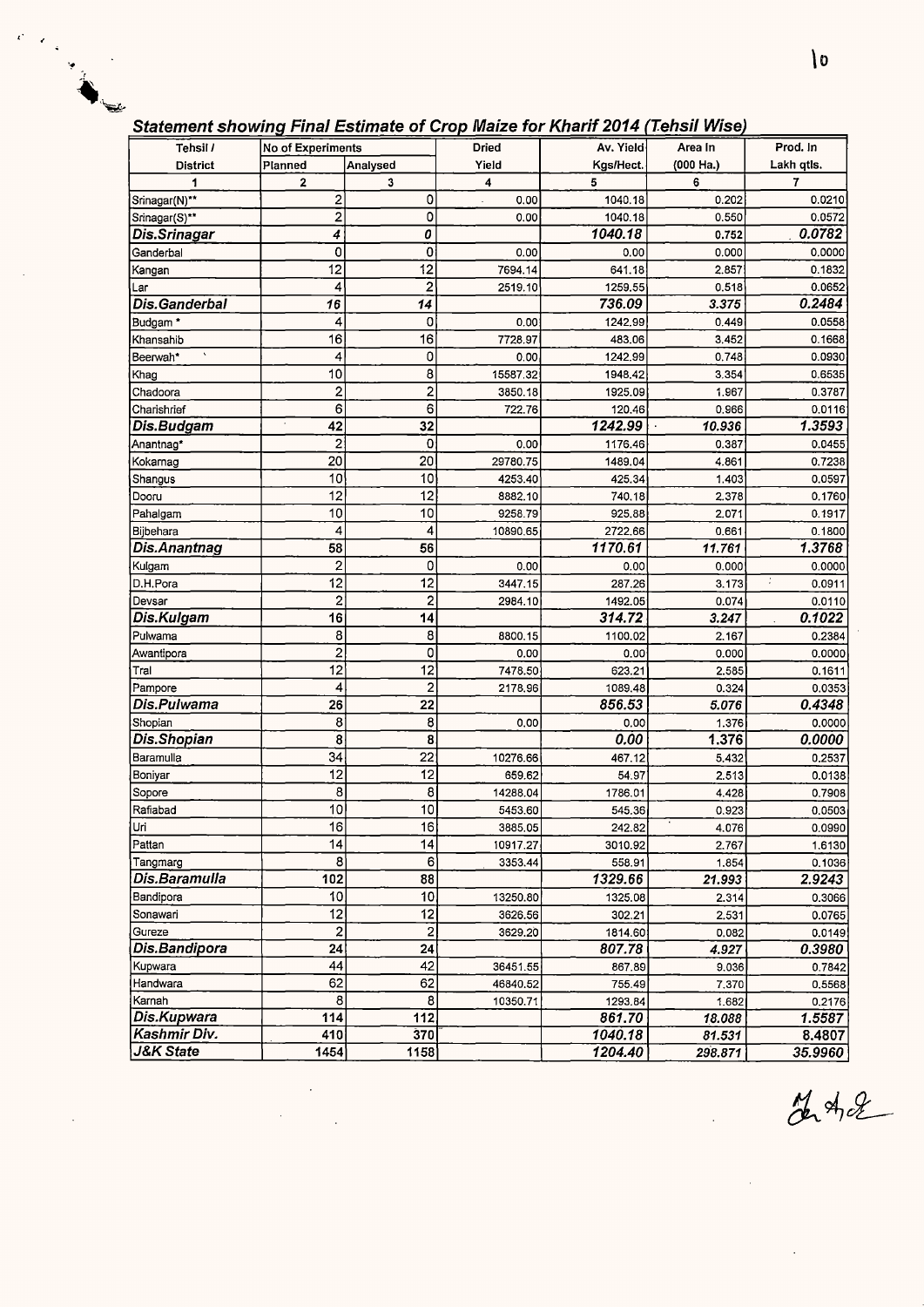#### **Statement showing Final Estimate of Crop Maize for Kharif 2014 (Tehsil Wise)**

| Tehsil /        | No of Experiments |                  | Dried    | Av. Yield | Area In   | Prod. In   |
|-----------------|-------------------|------------------|----------|-----------|-----------|------------|
| <b>District</b> | Planned           | Analysed         | Yield    | Kgs/Hect. | (000 Ha.) | Lakh qtls. |
| 1               | 2                 | 3                | 4        | 5         | 6         | 7          |
| Jammu           | 42                | 16               | 19204.60 | 1200.29   | 8.993     | 1.0794     |
| R.S.Pora        | 0                 | 0                | 0.00     | 1213.94   | 0.037     | 0.0045     |
| Akhnoor         | 20                | 12               | 14205.54 | 1183.80   | 1.805     | 0.2137     |
| Bishnah         | 2                 | $\overline{c}$   | 5240.95  | 2620.48   | 0.126     | 0.0330     |
| Dis.Jammu       | 64                | 30               |          | 1213.94   | 10.961    | 1.3306     |
| Samba           | 24                | 10               | 10624.10 | 1062.41   | 4.009     | 0.4259     |
| Dis.Samba       | 24                | 10               |          | 1062.41   | 4.009     | 0.4259     |
| Kathua          | 22                | $\overline{22}$  | 26920.15 | 1223.64   | 4.301     | 0.5263     |
| Basholi         | 12                | 12               | 15842,36 | 1320.20   | 2.861     | 0.3777     |
| Billawar        | 32                | 32               | 49761.09 | 1555.03   | 6.720     | 1.0450     |
| Hiranagar       | $\overline{12}$   | 12               | 27556.74 | 2296.40   | 1.580     | 0.3628     |
| Bani            | $\overline{22}$   | 4                | 5364.26  | 1341.07   | 3.389     | 0.4545     |
| Dis.Kathua      | 100               | 82               |          | 1467.45   | 18.851    | 2.7663     |
| Udhampur        | 72                | 50               | 68906.90 | 1378.14   | 13.755    | 1.8956     |
| Ramnagar        | 52                | 52               | 83896.20 | 1613.39   | 12.402    | 2.0009     |
| Chenani         | 28                | 28               | 55420.26 | 1979.30   | 5.907     | 1.1692     |
| Majalta         | 10                | 8                | 24765.00 | 3095.63   | 1.651     | 0.5111     |
| Dis.Udhampur    | 162               | 138              |          | 1654.10   | 33.715    | 5.5768     |
| Reasi           | 50                | 48               | 34447.98 | 717.67    | 8.052     | 0.5779     |
| G.G.Gargh       | 56                | 42               | 35745.76 | 851.09    | $-13.698$ | 1.1658     |
| Dis.Reasi       | 106               | 90               |          | 801.70    | 21,750    | 1.7437     |
| Rajouri         | 56                | 46               | 63322.08 | 1376.57   | 12.301    | 1.6933     |
| Budhal          | 44                | 42               | 79866.00 | 1901.57   | 9.317     | 1.7717     |
| Kalakote        | 26                | 26               | 26642.88 | 1024.73   | 5.891     | 0.6037     |
| Thanamandi      | 20                | 20               | 21180.67 | 1059.03   | 3.977     | 0.4212     |
| Nowshehra       | 40                | 0                | 0.00     | 1518.21   | 8.427     | 1.2794     |
| Sunderbani      | 26                | $\overline{26}$  | 42911.60 | 1650.45   | 6.190     | 1.0216     |
| Darhal          | 8                 | 6                | 14741.28 | 2456.88   | 1.712     | 0.4206     |
| Dis.Rajouri     | 220               | 166              |          | 1508.21   | 47.815    | 7.2115     |
| Haveli          | 28                | 28               | 51170.39 | 1827.51   | 6.058     | 1.1071     |
| Surankote       | 24                | 20               | 30973,32 | 1548.67   | 5.273     | 0.8166     |
| Mender          | 42                | 42               | 58511.00 | 1393.12   | 9.015     | 1.2559     |
| Mandi           | 16                | 16               | 24147.47 | 1509.22   | 3.481     | 0.5254     |
| Dis.Poonch      | 110               | 106              |          | 1554.95   | 23.827    | 3.7050     |
| Doda            | 70                | 44               | 33514.28 | 761.69    | 14.196    | 1.0813     |
| Bhaderwah       | 20                | 20               | 40865.20 | 2043.26   | 5.098     | 1.0417     |
| Bhaleesa        | $\overline{18}$   | $\overline{18}$  | 39075.23 | 1100.31   | 3.714     | 0.4087     |
| Thatri*         | 16                | 0                | 0.00     | 1100.31   | 2.800     | 0.3081     |
| Dis.Doda        | 124               | 82               |          | 1100.31   | 25.808    | 2.8397     |
| Kishtwar        | 34                | 18               | 5687.43  | 315.97    | 7.073     | 0.2235     |
| Pader           | 2                 | $\boldsymbol{2}$ | 2671.20  | 1335.60   | 0.523     | 0.0699     |
| Marwa*          | 6                 | $\mathbf 0$      | 0,00     | 658.60    | 1.862     | 0.1226     |
| Chatroo*        | 16                | 14               | 3784,20  | 658.60    | 3.124     | 0.2057     |
| Dis.Kishtwar    | 58                | 34               |          | 494.13    | 12.582    | 0.6217     |
| Ramban          | 44                | 42               | 18593.84 | 442.71    | 6.084     | 0.2693     |
| Banihal         | 32                | $\overline{8}$   | 6867.12  | 858.39    | 11.938    | 1.0247     |
| Dis.Rambon      | 76                | 50               | k,       | 718.06    | 18.022    | 1.2941     |
| Jammu Div.      | 1044              | 788              |          | 1266.00   | 217.340   | 27.5153    |

\* **District average yield adopted** 

 $\blacksquare$ 

\*\* **Division average yield adopted** 

*r*<sub>9</sub> *r*<sub>9</sub> *<i>r*</sup>*<i>r*<sub>9</sub> *<i>r<i><b>* 

 $242$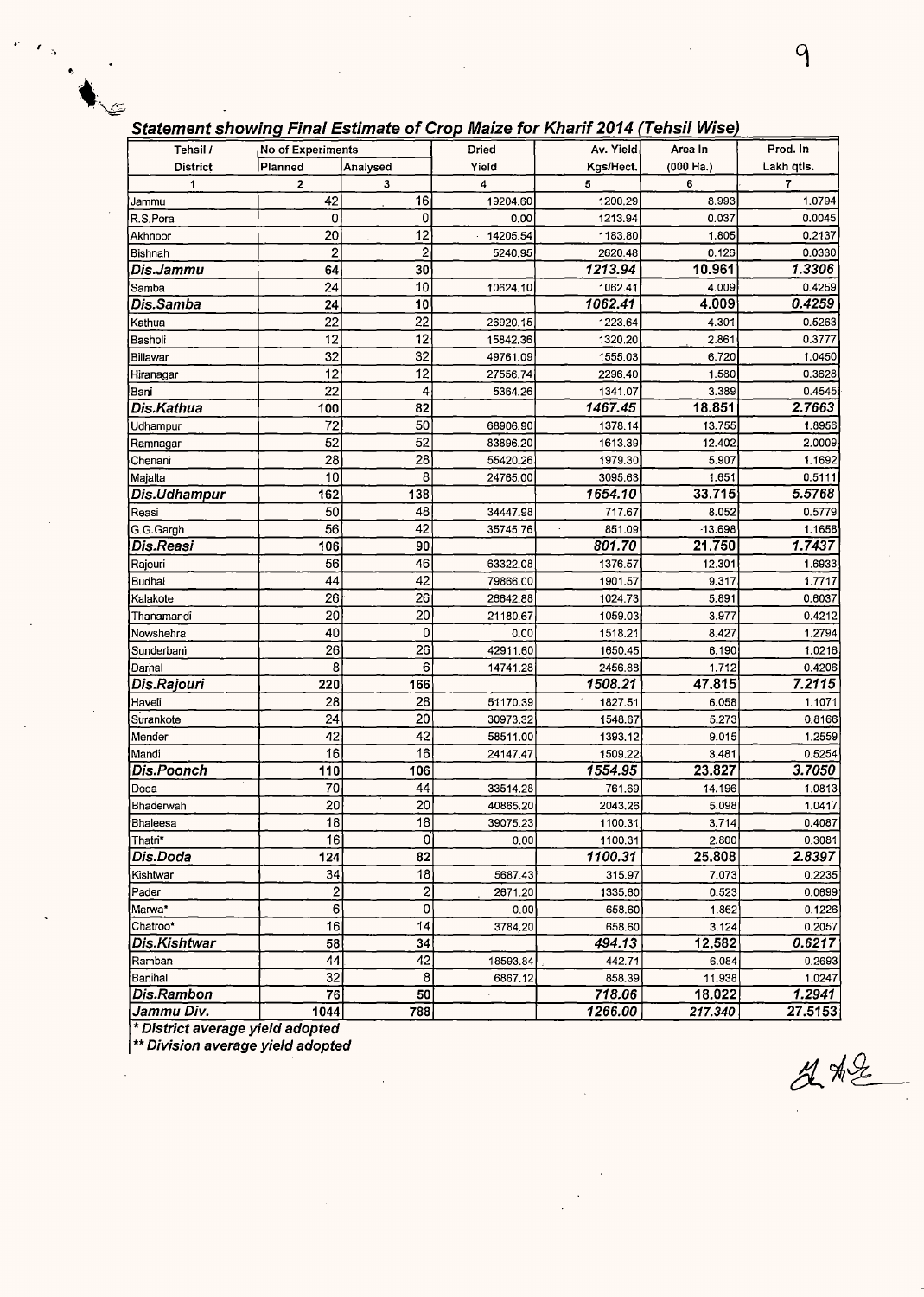## **General Crop Estimation Survey Final Estimates of Average yield, Area and Production.**

I **State: Jammu** & **Kashmir Season: Kharief Year 2014 Crop: Potato** 

| Name of the          | <b>No. of Experiments</b> |                  | <b>Area</b> | Average         | <b>Production</b> | %age            |
|----------------------|---------------------------|------------------|-------------|-----------------|-------------------|-----------------|
| <b>District</b>      |                           |                  | in          | <b>Yield in</b> | in                | <b>Response</b> |
|                      |                           | Planned Analysed | Hectts.     | (Kgs/hectt)     | quintals          |                 |
| Srinagar             |                           | 2                | 18          | 13740.00        | 2473              | 50.00           |
| Ganderbal            | 4                         | 4                | 12          | 884.71          | 106               | 100.00          |
| <b>Budgam</b>        | 14                        | 4                | 17          | 4398.83         | 748               | 28.57           |
| Anantnag             | 10                        | 4                | 99          | 5134.34         | 5083              | 40.00           |
| Kulgam               | $\overline{2}$            | 0                | 0           | 0.00            | 0                 | 0.00            |
| <b>Pulwama</b>       | $\overline{0}$            | 0                | 0           | 0.00            | 0                 | 0.00            |
| Shopian              | 20                        | $\overline{0}$   | 125         | 10610.00        | 13263             | 0.00            |
| <b>Baramulla</b>     | $\Omega$                  | 0                | 1           | 10610.00        | 106               | 0.00            |
| <b>Bandipora</b>     | 60                        | 54               | 431         | 12303.16        | 53027             | 90.00           |
| Kupwara              | 30                        | 0                | 187         | 10610.00        | 19841             | 0.00            |
| Kashmir Div.         | 144                       | 68               | 890         | 10610.00        | 94646             | 47.22           |
| Jammu                | 24                        | 0                | 362         | 8840.00         | 32001             | 0.00            |
| <b>Samba</b>         | 2                         | 0                | 0           | 0.00            | 0                 | 0:00            |
| <b>Kathua</b>        | 20                        | $\overline{2}$   | 136         | 3548.72         | 4826              | 10.00           |
| Udhampur             | 22                        | 8                | 224         | 10789.48        | 24168             | 36.36           |
| Reasi                | 0                         | 0                | 0           | 0.00            | 0                 | 0.00            |
| Rajouri              | $\overline{2}$            | 0                | 0           | 0.00            | $\overline{0}$    | 0.00            |
| Poonch               | 6                         | 6                | 1           | 5199.51         | 52                | 100.00          |
| Kashtwar             | 12                        | 10               | 106         | 11002.05        | 11662             | 83.33           |
| Ramban               | 0                         | 0                | 0           | 0.00            | 0                 | 0.00            |
| Doda                 | 0                         | 0                | 15          | 8840.00         | 1326              | 0.00            |
| Jammu Div.           | 88                        | $-26$            | 844         | 8840.00         | 74036             | 29.55           |
| <b>J&amp;K State</b> | 232                       | 94               | 1734        | 9748.48         | 168682            | 40.52           |

**Note:- Average Yield, Production and Response %age is low compare to that of** · **last year due to flood/heavy rain in Sep 2014.** 

 $\frac{1}{4}$  Alz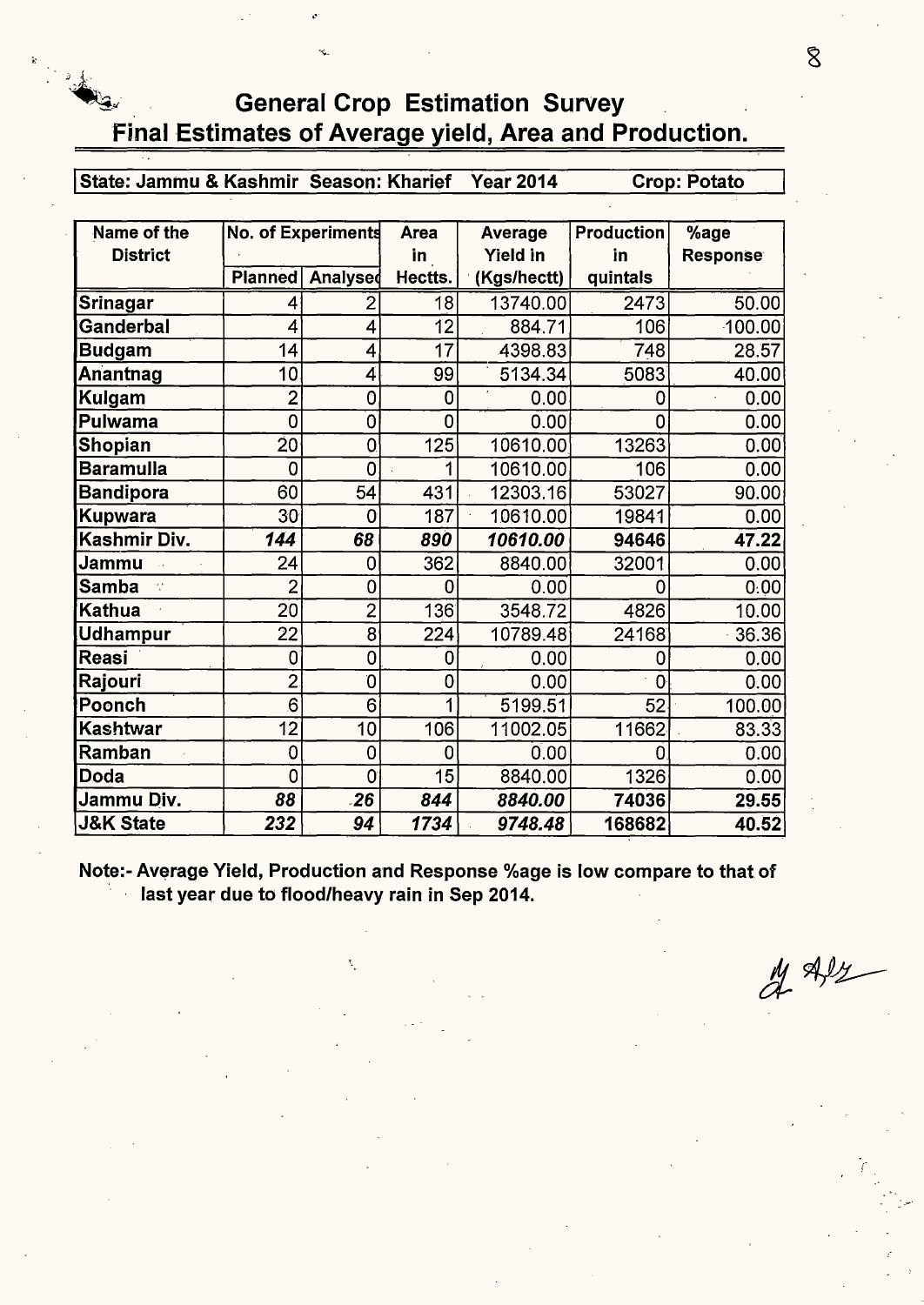# Statement Showing the Final Estimate of Crop Potato for Kharief-2014

| Tehsil /                |                  | ີ<br>No.of Experiments.          |                  | Dried Yield | <b>Av.Yield in</b> | Area in                                | Prod. in                  |
|-------------------------|------------------|----------------------------------|------------------|-------------|--------------------|----------------------------------------|---------------------------|
|                         |                  |                                  | <b>Wet Yield</b> |             |                    |                                        |                           |
|                         |                  |                                  |                  | (in Kgs)    | (Kgs/hectts.       |                                        |                           |
| <b>District</b>         |                  | Planned   Analysed               |                  |             |                    | (Hectts.)                              | (Qtis.)                   |
| Srinagar(N)             | 2                | 0                                |                  | $-0.00$     | 0.00               | Ω                                      |                           |
| Srinagar(S)             | $\overline{2}$   | $\overline{2}$                   | 69500            | 27480.30    | 13740.15           | $\overline{18}$                        | 2473                      |
| <b>Distt. Srinagar</b>  | 4                | $\overline{\mathbf{z}}$          |                  |             | 13740.15           | 18                                     | 2473                      |
| Ganderbal               | 0                | 0                                |                  | 0.00        | 0.00               | 0                                      |                           |
| Lar                     | 0                | 0                                |                  | 0.00        | 0.00               | 0                                      | 0                         |
| Kangan                  | 4                | 4                                | 8950             | 3538.83     | 884.71             | $\overline{12}$                        | 106                       |
| <b>Distt. Ganderbal</b> | 4                | 4                                |                  |             | 884.71             | $\overline{12}$                        | 106                       |
| Budgam                  | $\overline{a}$   | 0                                |                  | 0.00        | 0.00               | 0                                      | 0                         |
| Khansahib               | 0                | 0                                |                  | 0.00        | 0.00               | 0                                      | 0                         |
| Beerwah                 | 0                | $\overline{0}$                   |                  | 0.00        | 0.00               | 0                                      | 0                         |
| Khag                    | 0                | O                                |                  | 0.00        | 0.00               | 0                                      | 0                         |
| Charisharief            | $\overline{12}$  | 4                                | 44500            | 17595.30    | 4398.83            | $\overline{17}$                        | 748                       |
| Chadoora                | $\mathbf 0$      | 0                                |                  | 0.00        | 0.00               | $\overline{\cdot$ 0                    | $\Omega$                  |
| <b>Distt.Budgam</b>     | 14               | 4                                |                  |             | 4398.83            | $\overline{17}$                        | 748                       |
| Anantnag                | 2                | $\overline{c}$                   | 67000            | 26491.80    | 13245.90           | 2                                      | 265                       |
| Kokarnag                | 0                | 0                                | 0                | 0.00        | 0.00               | 0                                      |                           |
| Dooru*                  | 0                | 0                                |                  | 0.00        | 5134.34            | $\overline{12}$                        | 616                       |
| <b>Shangus</b>          | 0                | Ò                                |                  | 0.00        | 0.00               | 0                                      |                           |
| Pahalgam                | $\overline{8}$   | 2                                | 25000            | 9885.00     | 4942.50            | $\overline{85}$                        | 4201                      |
| <b>Bijbehara</b>        | ō                | 0                                |                  | 0.00        | 0.00               | 0                                      |                           |
| <b>Distt.Anantnag</b>   | $\overline{10}$  | 4                                |                  |             | 5134.34            | 99                                     | 5083                      |
| Kulgam                  | 2                | 0                                | 0                | 0.00        | 0.00               | 0                                      | 0                         |
| Devsar                  | $\mathbf 0$      | 0                                |                  | 0.00        | 0.00               | 0                                      | 0                         |
| D.H.Pore                | 0                | 0                                |                  | 0.00        | 0.00               | 0                                      | 0                         |
| <b>Distt. Kulgam</b>    | 2                | 0                                |                  |             | 0.00               | $\overline{\boldsymbol{\mathfrak{o}}}$ | 0                         |
| Pulwama                 | 0                | 0                                |                  | 0.00        | 0.00               | 0                                      | 0                         |
| Awantipora              | 0                | 0                                | 0                | 0.00        | 0.00               | 0                                      | 0                         |
| Pampore                 | O                | 0                                |                  | 0.00        | 0.00               | 0                                      | 0                         |
| Tral                    | 0                | Ó                                |                  | 0.00        | 0.00               | 0                                      | 0                         |
| Distt.Pulwama           | 0                | 0                                |                  |             | 0.00               | 0                                      | 0                         |
| Shopian**               | $\overline{20}$  | 0                                | 0                | 0.00        | 10610.00           | 125                                    | 13263                     |
| <b>Distt. Shopian</b>   | 20               | 0                                |                  |             | 10610.00           | 125                                    | 13263                     |
| Baramulla**             | $\mathbf 0$      | $\overline{0}$                   | 0                | 0.00        | 10610.00           | 1                                      | 106                       |
| Sopore                  | $\overline{0}$   | $\overline{\mathbf{0}}$          |                  | 0.00        | 0.00               | Ō                                      | $\overline{0}$            |
| Rafiabad                | 0                | 0                                |                  | 0.00        | 0.00               | $\mathbf{0}$                           | $\overline{\mathfrak{o}}$ |
| Uri                     | $\overline{0}$   | $\overline{\mathfrak{o}}$        |                  | 0.00        | 0.00               | $\overline{\mathbf{0}}$                | $\overline{0}$            |
| Baniyar                 | ō                | 0                                |                  | 0.00        | 0.00               | $\overline{0}$                         | $\overline{\mathfrak{o}}$ |
| Tangmarg                | 0                | 0                                |                  | 0.00        | 0.00               | $\overline{\mathfrak{o}}$              | $\overline{\mathfrak{o}}$ |
| Pattan                  | $\overline{0}$   | 0                                |                  | 0.00        | 0.00               | $\overline{\mathbf{0}}$                | $\overline{\mathfrak{o}}$ |
| <b>Distt. Baramulla</b> | Ō                | $\overline{\boldsymbol{\theta}}$ |                  |             | 10610.00           | 1                                      | $\overline{106}$          |
| Bandipora               | $\overline{0}$   | $\overline{0}$                   |                  | 0.00        | 0.00               | 0                                      |                           |
| Gureze                  | $\overline{60}$  | $\overline{54}$                  | 1680250          | 664370.85   | 12303.16           | 333                                    | 40970                     |
| Sonawari*               | $\overline{0}$   | 0                                |                  | 0.00        | 12303.16           | 98                                     | 12057                     |
| Distt.Bandipora         | 60               | 54                               |                  |             | 12303.16           | 431                                    | 53027                     |
| Handwara                | $\overline{0}$   | 0                                |                  | 0.00        | 0.00               | $\mathbf 0$                            |                           |
| Kupwara**               | $\overline{30}$  | Ō                                |                  | 0.00        | 10610.00           | 187                                    | 19841                     |
| <b>Distt. Kupwara</b>   | $\overline{30}$  | $\overline{\boldsymbol{\theta}}$ |                  |             | 10610.00           | 187                                    | 19841                     |
| Kashmir Div.            | $\overline{144}$ | 68                               |                  |             | 10610.00           | 890                                    | 94646                     |

 $42$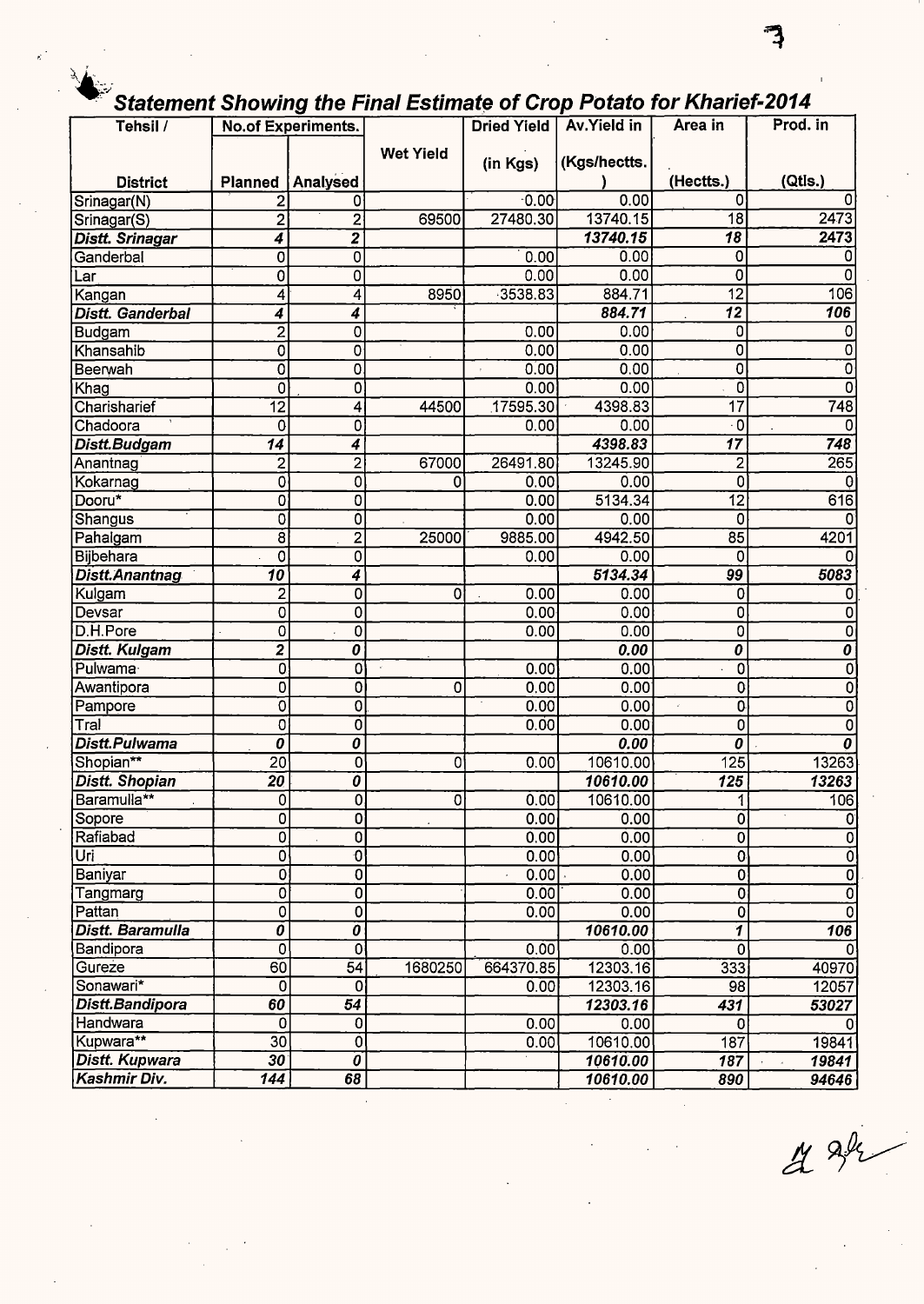## **\*\*\*** Statement Showing the Final Estimate of Crop Potato for Kharief-2014

| Tehsil /             | ----                             | <b>No.of Experiments.</b>        |                  |           | Dried Yield   Av. Yield in | Area in         | Prod. in                  |
|----------------------|----------------------------------|----------------------------------|------------------|-----------|----------------------------|-----------------|---------------------------|
|                      |                                  |                                  | <b>Wet Yield</b> |           |                            |                 |                           |
|                      |                                  |                                  |                  | (in Kgs)  | (Kgs/hectts.               |                 |                           |
| <b>District</b>      |                                  | Planned   Analysed               |                  |           |                            | (Hectts.)       | (Qtls.)                   |
| Jammu**              | 22                               | 0                                | 0                | 0.00      | 8840.00                    | 328             | 28995                     |
| Bishna**             | $\overline{\mathbf{2}}$          | 0                                | 0                | 0.00      | 8840.00                    | 31              | 2740                      |
| R.S.Pora**           | 0                                | 0                                | 0                | 0.00      | 8840.00                    | 3               | 265                       |
| Akhnoor              | $\overline{0}$                   | 0                                | 0                | 0.00      | 0.00                       | 0               |                           |
| <b>Distt. Jammu</b>  | 24                               | 0                                | 0                |           | 8840.00                    | 362             | 32001                     |
| Samba                | 2                                | 0                                | 0                | 0.00      | 0.00                       | 0               |                           |
| <b>Distt. Samba</b>  | $\overline{2}$                   | 0                                | 0                |           | 0.00                       | 0               | 0                         |
| Kathua               | $\overline{2}$                   | 0                                | 0                | 0.00      | 0.00                       | 0               | 0                         |
| Hiranagar            | 0                                | 0                                | 0                | 0.00      | 0.00                       | 0               | n                         |
| Billawar             | 4                                | $\overline{2}$                   | 17950            | 7097.43   | 3548.72                    | 26              | 923                       |
| Bani                 | $\overline{12}$                  | $\overline{o}$                   | 0                | 0.00      | 3548.72                    | 110             | 3904                      |
| Basooli              | $\overline{2}$                   | $\overline{0}$                   | 0                | 0.00      | 2513.11                    | 0               |                           |
| Distt. Kathua        | $\overline{20}$                  | $\overline{2}$                   |                  |           | 3548.72                    | 136             | 4826                      |
| Udhampur*            | $\overline{c}$                   | $\overline{0}$                   | 0                | 0.00      | 10789.48                   | 78              | 8416                      |
| Ramnagar*            | $\overline{8}$                   | 8                                | 218300           | 86315.82  | 10789.48                   | 69              | 7445                      |
| Majalta              | $\overline{0}$                   | 0                                |                  | 0.00      | 0.00                       | $\mathbf 0$     |                           |
| Chenani*             | $\overline{12}$                  | 0                                | 0                | 0.00      | 10789.48                   | 77              | 8308                      |
| Distt. Udhampur      | $\overline{22}$                  | 8                                |                  |           | 10789.48                   | 224             | 24168                     |
| Reasi                | $\mathbf 0$                      | 0                                |                  | 0.00      | 0.00                       | 0               |                           |
| G.G.Grah             | $\mathbf{O}$                     | Ő                                |                  | 0.00      | 0.00                       | 0               | 0                         |
| <b>Distt. Reasi</b>  | 0                                | $\overline{\boldsymbol{\theta}}$ |                  |           | 0.00                       | 0               | $\overline{0}$            |
| Rajouri              | 0                                | 0                                |                  | 0.00      | 0.00                       | Ő               | 0                         |
| Nowshera             | 0                                | 0                                |                  | 0.00      | 0.00                       | 0               | $\overline{0}$            |
| Thanamandi           | 0                                | 0                                |                  | 0.00      | 0.00                       | $\overline{0}$  | ō                         |
| Sunderbani           | $\overline{2}$                   | 0                                |                  | 0.00      | 0.00                       | $\mathbf 0$     | $\overline{0}$            |
| <b>Budhal</b>        | 0                                | 0                                |                  | 0.00      | 0.00                       | $\mathbf 0$     | $\overline{0}$            |
| Kalakote             | 0                                | 0                                |                  | 0.00      | 0.00                       | $\overline{0}$  | $\overline{\mathfrak{o}}$ |
| Distt. Rajouri       | $\mathbf{z}$                     | 0                                |                  |           | 0.00                       | 0               | $\overline{\mathfrak{o}}$ |
| Haveli               | $\overline{c}$                   | $\overline{2}$                   | 14300            | $-0.00$   | 0.00                       | 0               | 0                         |
| Surrenkote           | 0                                | 0                                |                  | 0.00      | 0.00                       | 0               | $\overline{0}$            |
| Mender               | $\overline{c}$                   | 2                                | 0                | 0.00      | 0.00                       | 0               | $\overline{0}$            |
| Mandi                | $\overline{c}$                   | $\overline{2}$                   | 26300            | 10399.02  | 5199.51                    | 1               | $\overline{52}$           |
| Distt. Poonch        | $6\overline{6}$                  | $\overline{6}$                   |                  |           | 5199.51                    | $\mathbf{I}$    | $\overline{52}$           |
| Doda                 | 0                                | 0                                |                  | 0.00      | 0.00                       | 0               | $\mathbf 0$               |
| Baderwah             | 0                                | 0                                |                  | 0.00      | 0.00                       | 0               | $\Omega$                  |
| Thatri**             | $\overline{o}$                   | 0                                |                  | 0.00      | 8840.00                    | $\overline{15}$ | 1326                      |
| Distt. Doda          | 0                                | Ó                                |                  |           | 8840.00                    | $\overline{15}$ | 1326                      |
| Kishtwar             | 0                                | 0                                |                  | 0.00      | 0.00                       | $\mathbf 0$     | $\Omega$                  |
| Padder               | $\overline{s}$                   | $\overline{8}$                   | 337300           | 133368.42 | 16671.05                   | 49              | 8169                      |
| Chatroo              | $\overline{o}$                   | $\overline{0}$                   |                  | 0.00      | 0.00                       | $\mathbf 0$     | <sup>0</sup>              |
| Marwah               | $\boldsymbol{4}$                 | $\overline{2}$                   | 31000            | 12257.40  | 6128.70                    | $\overline{57}$ | 3493                      |
| Distt. Kishtwar      | $\overline{12}$                  | $\overline{10}$                  |                  |           | 11002.05                   | 106             | 11662                     |
| Banihal              | 0                                | 0                                | 0                | 0.00      | 0.00                       | 0               | 0                         |
| Ramban               | $\overline{o}$                   | $\overline{o}$                   | 0                | 0.00      | 0.00                       | 0               | $\mathbf 0$               |
| <b>Distt. Ramban</b> | $\overline{\boldsymbol{\theta}}$ | $\overline{\boldsymbol{\theta}}$ |                  |           | 0.00                       | 0               | $\boldsymbol{0}$          |
| Jammu Div.           | 88                               | 26                               |                  |           | 8840.00                    | 844             | 74036                     |
| <b>J&amp;K State</b> | 232                              | 94                               |                  |           | 9748.48                    | 1734            | 168682                    |

I \* **District average yield adopted** 

\*\* **Division average yield adopted** 

 $796$ 

 $6\hspace{-1.45pt}$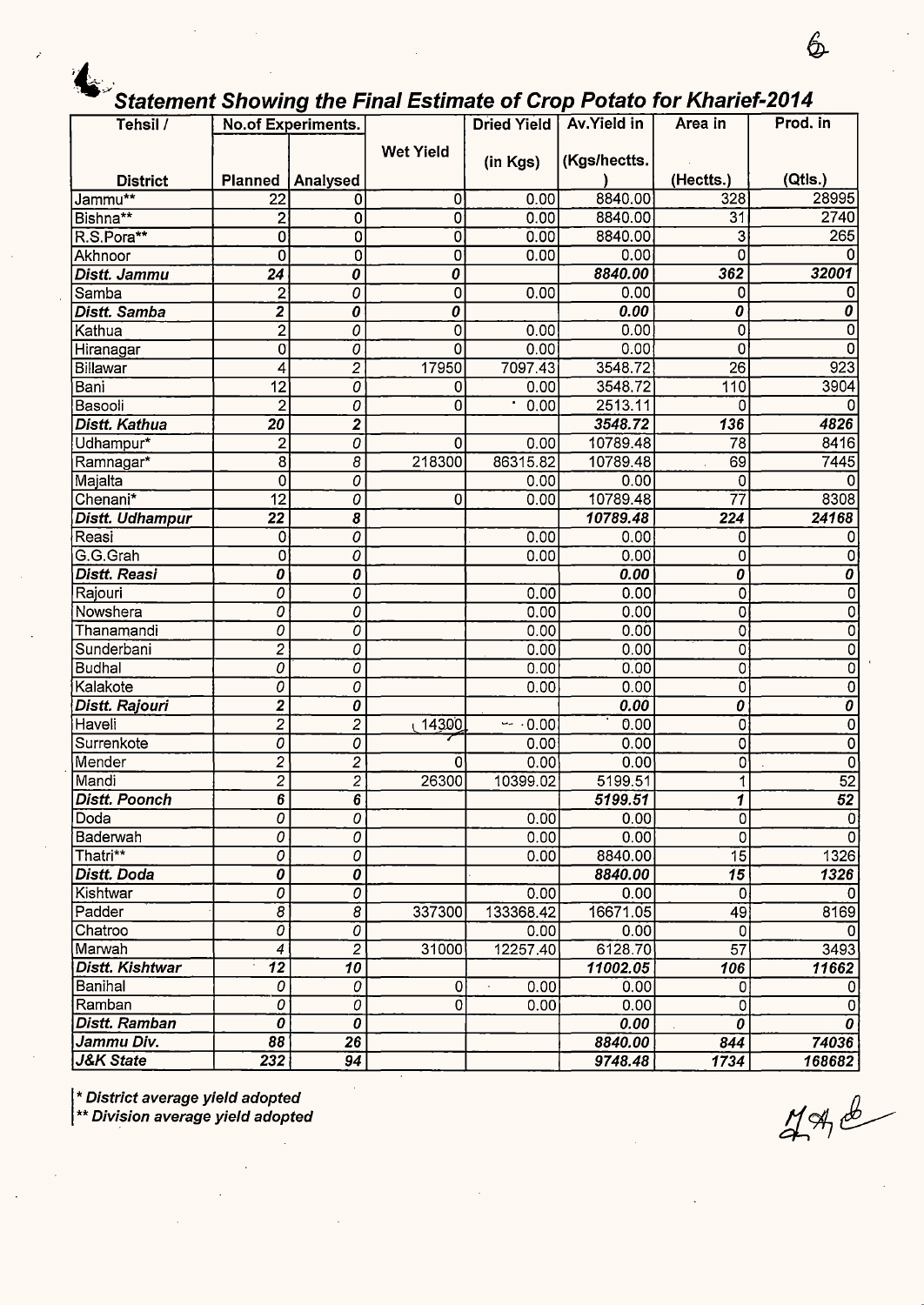$\sum_{i=1}^n$ 

*..* ..;:. ,.;

# General Grop Estimation Survey Final Estimates of Average yield, Area and Production.

| State: Jammu & Kashmir        |                |                    | <b>Season: Kharief</b> | <b>Year:2014</b> |                   | <b>Crop: Paddy</b> |
|-------------------------------|----------------|--------------------|------------------------|------------------|-------------------|--------------------|
|                               |                |                    |                        |                  |                   |                    |
| Name of the                   |                | No. of Experiments | Area in                | Average          | <b>Production</b> | %age               |
| <b>District</b>               |                |                    | (000)                  | Yield            | in lakh           | <b>Response</b>    |
|                               | <b>Planned</b> | <b>Analysed</b>    | Hectts.                | (Kgs/hectt)      | quintals          |                    |
| 1                             | $\overline{2}$ | 3                  | 4                      | 5                | 6                 | 7                  |
| Srinagar                      | 16             | $\overline{2}$     | 3.977                  | 4442.80          | 1.7669            | 12.50              |
| <b>Ganderbal</b>              | 36             | 34                 | 7.684                  | 1695.21          | 1.3026            | 94.44              |
| <b>Budgam</b>                 | 114            | 98                 | 26.183                 | 1359.31          | 3.5591            | 85.96              |
| Anantnag                      | 116            | 110                | 23.904<br>A13          | 1217.55          | 2.9104            | 94.83              |
| Kulgam                        | 78             | 38                 | 18.344                 | 1473.87          | 2.7037            | 48.72              |
| <b>Pulwama</b>                | 76             | 52                 | 16.100                 | 615.18           | 0.9904            | 68.42              |
| Shopian                       | 4              | 4                  | 0.561                  | 0                | 0.0000            | 100.00             |
| Baramulla                     | 94             | 82                 | 21.265                 | 1648.92          | 3.5064            | $-87.23$           |
| <b>Bandipora</b>              | 44             | 30                 | 9.203                  | 1800.89          | 1.6574            | 68.18              |
| Kupwara                       | 74             | 72                 | 17.680                 | 1553.22          | 2.7461            | 97.30              |
| Kashmir Division <sup>.</sup> | 652            | 522                | 144.901                | 1459.13          | 21.1430           | 80.06              |
| <b>Jammu</b>                  | 274            | 168                | 65.470                 | 2679.91          | 17.5453           | 61.31              |
| <b>Samba</b>                  | 52             | 24                 | 9.123                  | 2490.08          | 2.2717            | 46.15              |
| Kathua                        | 148            | 138                | 33.206                 | 2311.92          | 7.6770            | 93.24              |
| <b>Udhampur</b>               | 36             | 34                 | 6.604                  | 1530.16          | 1.0105            | 94.44              |
| Reasi                         | 8              | 4                  | 4.454                  | 960.23           | 0.4277            | 50.00              |
| Rajouri                       | 24             | 12                 | 5.035                  | 1209.41          | 0.6089            | 50.00              |
| Poonch                        | 16             | 16                 | 3.349                  | 1946.49          | 0.6519            | 100.00             |
| Doda                          | 10             | 6                  | 1.911                  | 1485.68          | 0.2839            | 60.00              |
| <b>Kishtwar</b>               | 4              | $\overline{2}$     | 1.196                  | 180.60           | 0.0216            | 50.00              |
| Ramban                        | 6              | 4                  | 1.173                  | 698.24           | 0.0819            | 66.67              |
| Jammu Division                | 578            | 408                | 131.521                | 2325.14          | 30.5805           | 70.59              |
| <b>J&amp;K State</b>          | 1230           | 930                | 276.422                | 1871.18          | 51.7235           | 75.61              |

Note:- Average Yield, Production and Response %age is low but in case of District Shopian Avg. yield & Production is Zero compare to that of last year due to flood/heavy rains in Sep 2014.

 $x$   $x$   $y$ 

 $\mathsf{S}$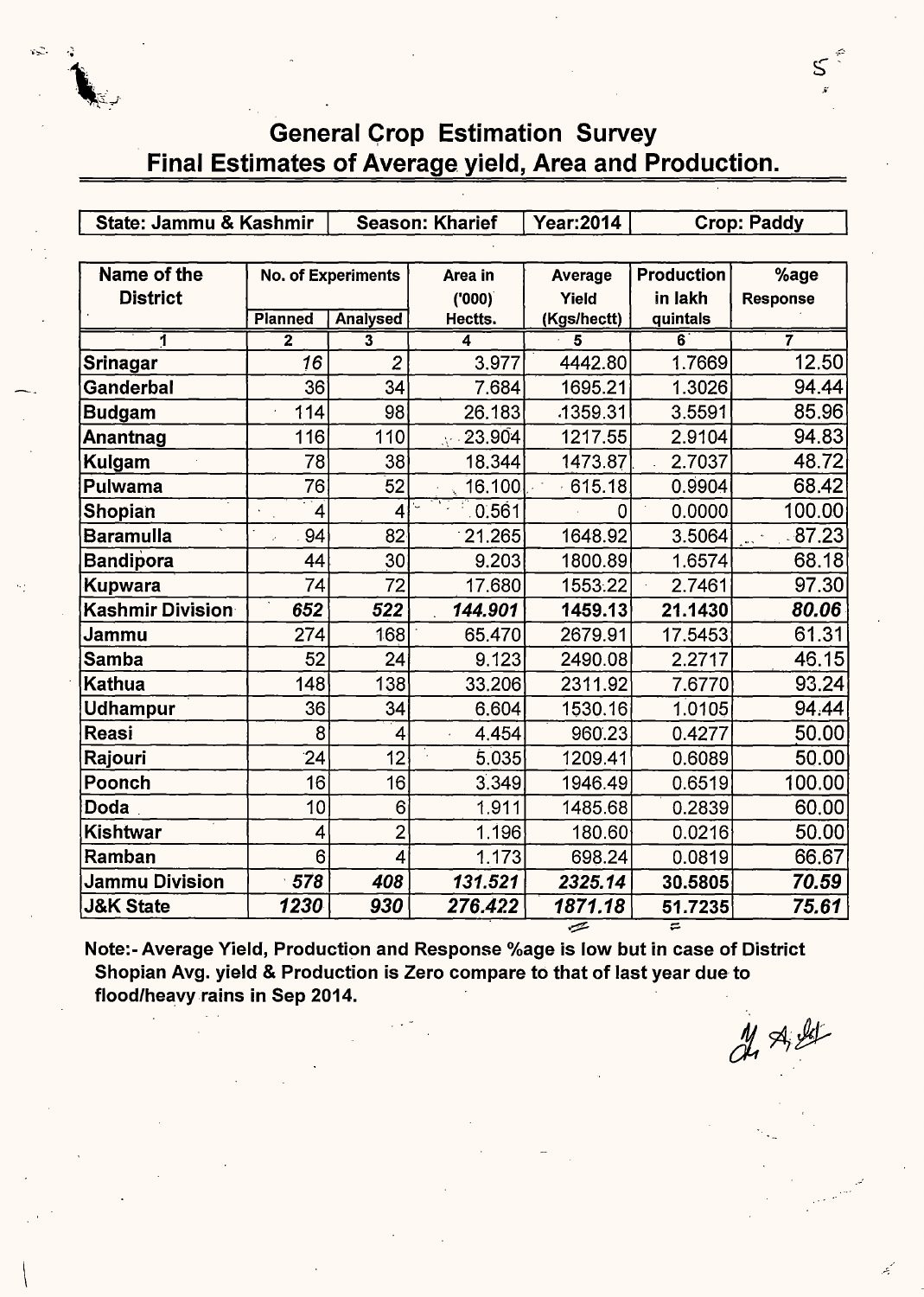### **Statement showing Final Estimate of Crop Paddy for Kharif 2014 (Tehsil Wise)**

| Tehsil /        | No of Experiments |                         | Dried    | Av. Yield | Area In   | Prod. In   |
|-----------------|-------------------|-------------------------|----------|-----------|-----------|------------|
| <b>District</b> | Planned           | Analysed                | Yield    | Kgs/Hect. | (000 Ha.) | Lakh qtis. |
|                 | 2                 | 3                       | 4        | 5         | 6         | 7          |
| Srinagar(N)     | 10                | 0                       | 0.00     | 4442.80   | 2.287     | 1.0161     |
| Srinagar(S)     | 6                 | $\overline{2}$          | 9945.60  | 4442.80   | 1.690     | 0.7508     |
| Dis.Srinagar    | $\overline{16}$   | $\overline{\mathbf{c}}$ |          | 4442.80   | 3.977     | 1.7669     |
| Ganderbal       | 18                | 16                      | 15113.76 | 944.61    | 3.641     | 0.3439     |
| Kangan          | 8                 | 8                       | 9361.00  | 1170.13   | 1.756     | 0.2055     |
| Lar             | 10                | 10                      | 32933.70 | 3293.37   | 2.287     | 0.7532     |
| Dis.Ganderbal   | 36                | 34                      |          | 1695.21   | 7.684     | 1.3026     |
| Budgam          | 32                | 30                      | 31739.26 | 1057.98   | 8.508     | 0.9001     |
| Khansahib       | 16                | 16                      | 9786.00  | 611.63    | 3.076     | 0.1881     |
| Beerwah         | 30                | 22                      | 18373.22 | 835.15    | 4.549     | 0.3799     |
| Khag            | 8                 | 6                       | 12307.53 | 2051.25   | 1.294     | 0.2654     |
| Chadoora        | 28                | 24                      | 50035.82 | 2084.83   | 8.756     | 1.8255     |
| Charishrief     | 0<br>$\epsilon$   | 0                       | 0.00     | 0.00      | 0.000     | 0.0000     |
| Dis.Budgam      | 114               | 98                      |          | 1359.31   | 26.183    | 3.5591     |
| Anantnag        | 40                | 36                      | 25632.01 | 712.00    | 7.451     | 0.5305     |
| Kokarnag        | 12                | 12                      | 22085.80 | 1840.48   | 3.317     | 0.6105     |
| Shangus         | 8                 | 8                       | 14665.16 | 1833.15   | 1.390     | 0.2548     |
| Dooru           | 22                | 22                      | 21501.43 | 977.34    | 4.242     | 0.4146     |
| Pahalgam        | 14                | 14                      | 24762.67 | 1768.76   | 4.426     | 0.7829     |
| Bijbehara       | 20                | 18                      | 18549.19 | 1030.51   | 3.078     | 0.3172     |
| Dis.Anantnag    | 116               | 110                     |          | 1217.55   | 23.904    | 2.9104     |
| Kulgam          | 68                | 28                      | 26439.00 | 944.25    | 4.184     | 0.3951     |
| D.H.Pora        | 6                 | 6                       | 4170.00  | 695.00    | 1.576     | 0.1095     |
| Devsar          | 4                 | 4                       | 6990.00  | 1747.50   | 12.584    | 2.1991     |
| Dis.Kulgam      | 78                | 38                      |          | 1473.87   | 18.344    | 2.7037     |
| Pulwama         | 44                | 34                      | 19916.68 | 585.78    | 9.137     | 0.5352     |
| Awantipora      | 12                | 4                       | 2290.80  | 572.70    | 2.656     | 0.1521     |
| Trai            | 14                | 14                      | 10338.48 | 738.46    | 3.094     | 0.2285     |
| Pampore*        | 6                 | 0                       | 0.00     | 615.18    | 1.213     | 0.0746     |
| Dis.Pulwama     | 76                | 52                      |          | 615.18    | 16.100    | 0.9904     |
| Shopian         | 4                 | 4                       | 0.00     | 0.00      | 0.561     | 0.0000     |
| Dis.Shopian     | 4                 | 4                       |          | 0.00      | 0.561     | 0.0000     |
| Baramulla       | 14                | 14                      | 19871.14 | 1419.37   | 1.233     | 0.1750     |
| Boniyar*        | $\overline{c}$    | $\overline{\mathbf{c}}$ | 0.00     | 1648.92   | 1.493     | 0.2462     |
| Sopore          | $\overline{22}$   | $\overline{22}$         | 40613.28 | 1846.06   | 5.173     | 0.9550     |
| Rafiabad        | 14                | 12                      | 14564.06 | 1213.67   | 1.099     | 0.1334     |
| Uri             | $\overline{2}$    | $\overline{2}$          | 1088.76  | 544.38    | 3.518     | 0.1915     |
| Pattan          | 24                | 24                      | 53526.48 | 2230.27   | 5.357     | 1.6130     |
| Tangmarg        | 16                | 6 <sup>1</sup>          | 3403.01  | 567.17    | 3.392     | 0.1924     |
| Dis.Baramulla   | 94                | 82                      |          | 1648.92   | 21.265    | 3.5064     |
| Bandipora       | 18                | 18                      | 30018.32 | 1667.68   | 3.724     | 0.6210     |
| Sonawari        | 26                | $\overline{12}$         | 22697.08 | 1891.42   | 5.479     | 1.0363     |
| Gureze          | 0                 | $\mathbf 0$             | 0.00     | 0.00      | 0.000     | 0.0000     |
| Dis.Bandipora   | 44                | 30                      |          | 1800.89   | 9.203     | 1.6574     |
| Kupwara         | 40                | 38                      | 68988,50 | 1815.49   | 9.276     | 1.6840     |
| Handwara        | 32                | 32                      | 34503.91 | 1078.25   | 7.834     | 0.8447     |
| Karnah          | 2                 | $\overline{2}$          | 5796.00  | 2898.00   | 0.750     | 0.2174     |
| Dis.Kupwara     | 74                | 72                      |          | 1553.22   | 17.680    | 2.7461     |
| Kashmir Div.    | 652               | 522                     |          | 1459.13   | 144.901   | 21.1430    |
| J&K State       | 1230              | 930                     |          | 1871.18   | 276.422   | 51.7235    |

 $242$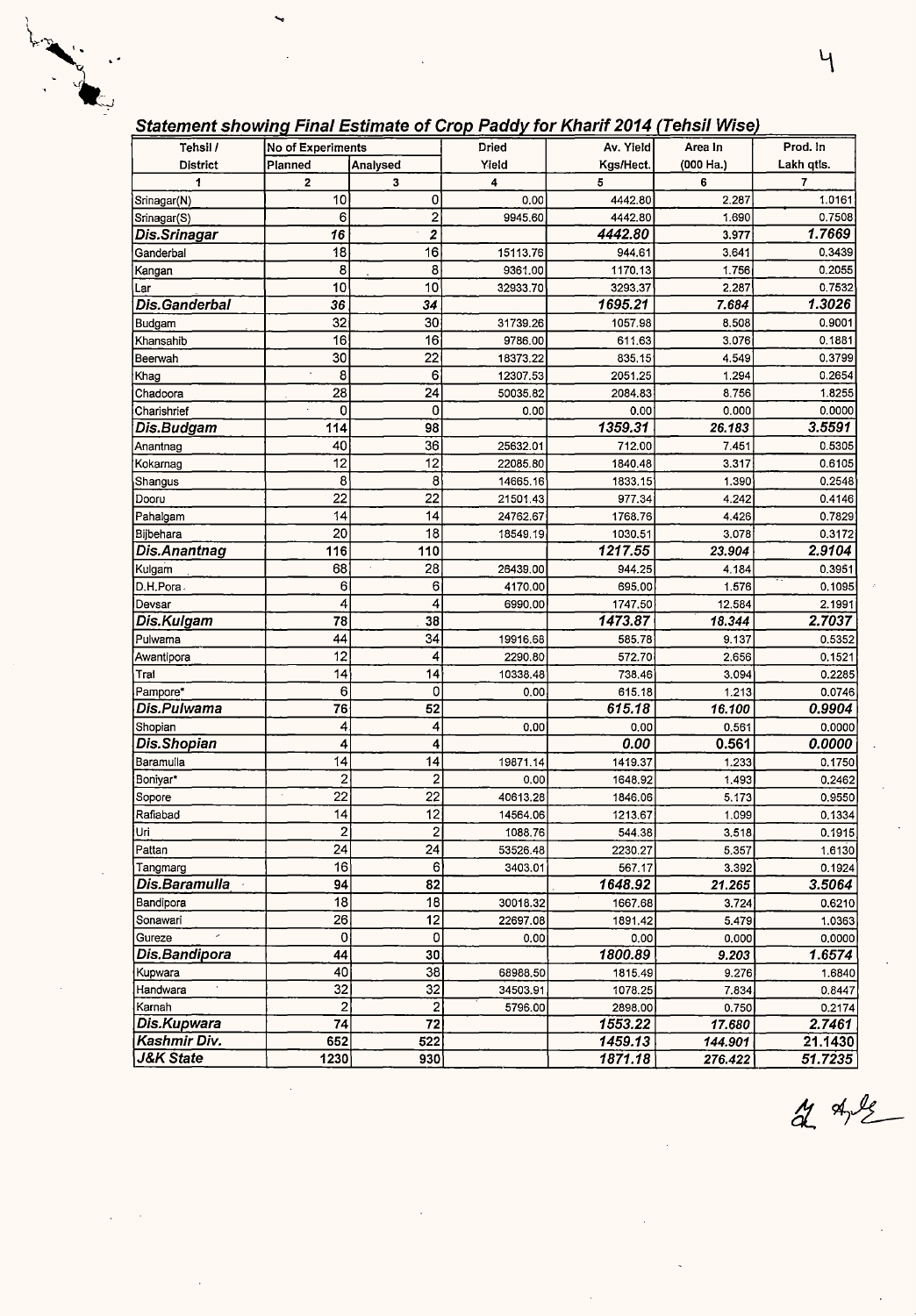|  |  |  |  |  |  |  | Statement showing Final Estimate of Crop Paddy for Kharif 2014 (Tehsil Wise) |  |
|--|--|--|--|--|--|--|------------------------------------------------------------------------------|--|
|--|--|--|--|--|--|--|------------------------------------------------------------------------------|--|

| $\sim$ . The contract of the computer of the computation of the contract of the contract of $\sim$ |                          |                         |            |              |           |            |
|----------------------------------------------------------------------------------------------------|--------------------------|-------------------------|------------|--------------|-----------|------------|
| Tehsil /                                                                                           | <b>No of Experiments</b> |                         | Dried      | Av. Yield    | Area In   | Prod. In   |
| <b>District</b>                                                                                    | Planned                  | Analysed                | Yield      | Kgs/Hect.    | (000 Ha.) | Lakh qtls. |
| 1                                                                                                  | 2                        | 3                       | 4          | 5            | 6         | 7          |
| Jammu                                                                                              | 74                       | 12                      | 45539.26   | 3794.94      | 17.044    | 6.4681     |
| R.S.Pora                                                                                           | 88                       | 78                      | 196044.68  | 2513,39      | 18.619    | 4.6797     |
| Akhnoor                                                                                            | 52                       | 22                      | 43372.58   | 1971.48      | 16.702    | 3,2928     |
| Bishnah                                                                                            | 60                       | 56                      | 132673.37  | 2369.17      | 13.105    | 3.1048     |
| Dis.Jammu                                                                                          | 274                      | 168                     |            | 2679.91      | 65.470    | 17.5453    |
| Samba                                                                                              | 52                       | 24                      | 59761.80   | 2490.08      | 9.123     | 2.2717     |
| Dis.Samba                                                                                          | 52                       | 24                      |            | 2490.08      | 9.123     | 2.2717     |
| Kathua                                                                                             | 54                       | 50                      | 112772.85  | 2255,46      | 11.605    | 2.6175     |
| Basholi                                                                                            | 12                       | 12                      | 22613.50   | 1884.46      | 3.145     | 0.5927     |
| Billawar                                                                                           | 30                       | 30                      | 48439.75   | 1614.66      | 5.862     | 0.9465     |
| Hiranagar                                                                                          | 50                       | 46                      | .128811.75 | 2800.26      | 12.465    | 3.4905     |
| Bani*                                                                                              | $\overline{c}$           | 0                       | 0.00       | Ā<br>2311.92 | 0.129     | 0.0298     |
| Dis.Kathua                                                                                         | 148                      | 138                     |            | 2311.92      | 33.206    | 7.6770     |
| Udhampur                                                                                           | 8                        | 6                       | 8063.88    | 1343.98      | 1.362     | 0.1831     |
| Ramnagar                                                                                           | 18                       | 18                      | 26590.96   | 1477,28      | 3.233     | 0.4776     |
| Chenani                                                                                            | 2                        | 2                       | 7306.20    | 3653.10      | 0.280     | 0.1023     |
| Majalta                                                                                            | 8                        | 8                       | 11455.40   | 1431.93      | 1.729     | 0.2476     |
| Dis.Udhampur                                                                                       | 36                       | 34                      |            | 1530.16      | 6.604     | 1.0105     |
| Reasi                                                                                              | 4                        | 4                       | 3840.90    | 960,23       | 1.719     | 0.1651     |
| G.G.Gargh                                                                                          | 4                        | 0                       | 0.00       | 960.23       | 2.735     | 0.2626     |
| Dis.Reasi                                                                                          | 8                        | 4                       |            | 960.23       | 4.454     | 0.4277     |
| Rajouri*                                                                                           | 6                        | 0                       | 0.00       | 1209.41      | 1.747     | 0.2113     |
| Budhal                                                                                             | 4                        | 4                       | 3951.32    | 987.83       | 1.109     | 0.1096     |
| Kalakote                                                                                           | 4                        | 4                       | 4691.76    | 1172.94      | 0.424     | 0.0497     |
| Thanamandi*                                                                                        | 4                        | 0                       | 0.00       | 1209.41      | 0.685     | 0.0828     |
| Nowshehra*                                                                                         | 2                        | 0                       | 0.00       | 1209,41      | 0.348     | 0.0421     |
| Sunderbani                                                                                         | $\overline{c}$           | $\overline{c}$          | 2380.48    | 1190,24      | 0.199     | 0.0237     |
| Darhal                                                                                             | $\overline{c}$           | $\overline{c}$          | 3432.32    | 1716.16      | 0.523     | 0.0898     |
| Dis.Rajouri                                                                                        | 24                       | 12                      |            | 1209.41      | 5.035     | 0.6089     |
| Haveli                                                                                             | 6                        | 6                       | 13785.80   | 2297.63      | 1.273     | 0.2925     |
| Surankote                                                                                          | $\overline{2}$           | 2                       | 4063.61    | 2031.80      | 0.490     | 0.0996     |
| Mender                                                                                             | 6                        | 6                       | 9529.84    | 1588.31      | 1.415     | 0.2247     |
| Mandi                                                                                              | 2                        | 2                       | 4103.68    | 2051.84      | 0.171     | 0.0351     |
| <b>Dis.Poonch</b>                                                                                  | 16                       | 16                      |            | 1946.49      | 3.349     | 0.6519     |
| Doda                                                                                               | 4                        | $\overline{\mathbf{c}}$ | 1605.44    | 802.72       | 0.764     | 0.0613     |
| Bhaderwah                                                                                          | 4                        | 4                       | 8259.20    | 2064.80      | 0.901     | 0.1860     |
| Bhaleesa                                                                                           | 0                        | 0                       | 0.00       | 0.00         | 0.000     | 0.0000     |
| Thatri*                                                                                            | $\overline{2}$           | 0                       | 0.00       | 1485.68      | 0.246     | 0.0365     |
| Dis.Doda                                                                                           | 10                       | 6                       |            | 1485.68      | 1.911     | 0.2839     |
| Kishtwar                                                                                           | 2                        | 2                       | 361.20     | 180.60       | 0.323     | 0.0058     |
| Pader*                                                                                             | 0                        | 0                       | 0.00       | 180.60       | 0.258     | 0.0047     |
| Marwa*                                                                                             | $\overline{\mathbf{c}}$  | 0                       | 0.00       | 180.60       | 0.287     | 0.0052     |
| Chatroo*                                                                                           | 0                        | 0                       | 0.00       | 180.60       | 0.328     | 0.0059     |
| <b>Dis.Kishtwar</b>                                                                                | 4                        | 2                       |            | 180.60       | 1.196     | 0.0216     |
| Ramban                                                                                             | 4                        | $\overline{2}$          | 994.91     | 497.46       | 0.194     | 0.0097     |
| Banihal                                                                                            | 2                        | $\overline{2}$          | 1476.06    | 738.03       | 0.979     | 0.0723     |
| Dis.Rambon                                                                                         | 6                        | 4                       |            | 698.24       | 1.173     | 0.0819     |
| Jammu Div.                                                                                         | 578                      | 408                     |            | 2325.14      | 131.521   | 30.5805    |

 $\hat{\boldsymbol{\gamma}}$ 

\* **District average yield adopted** 

 $2.48$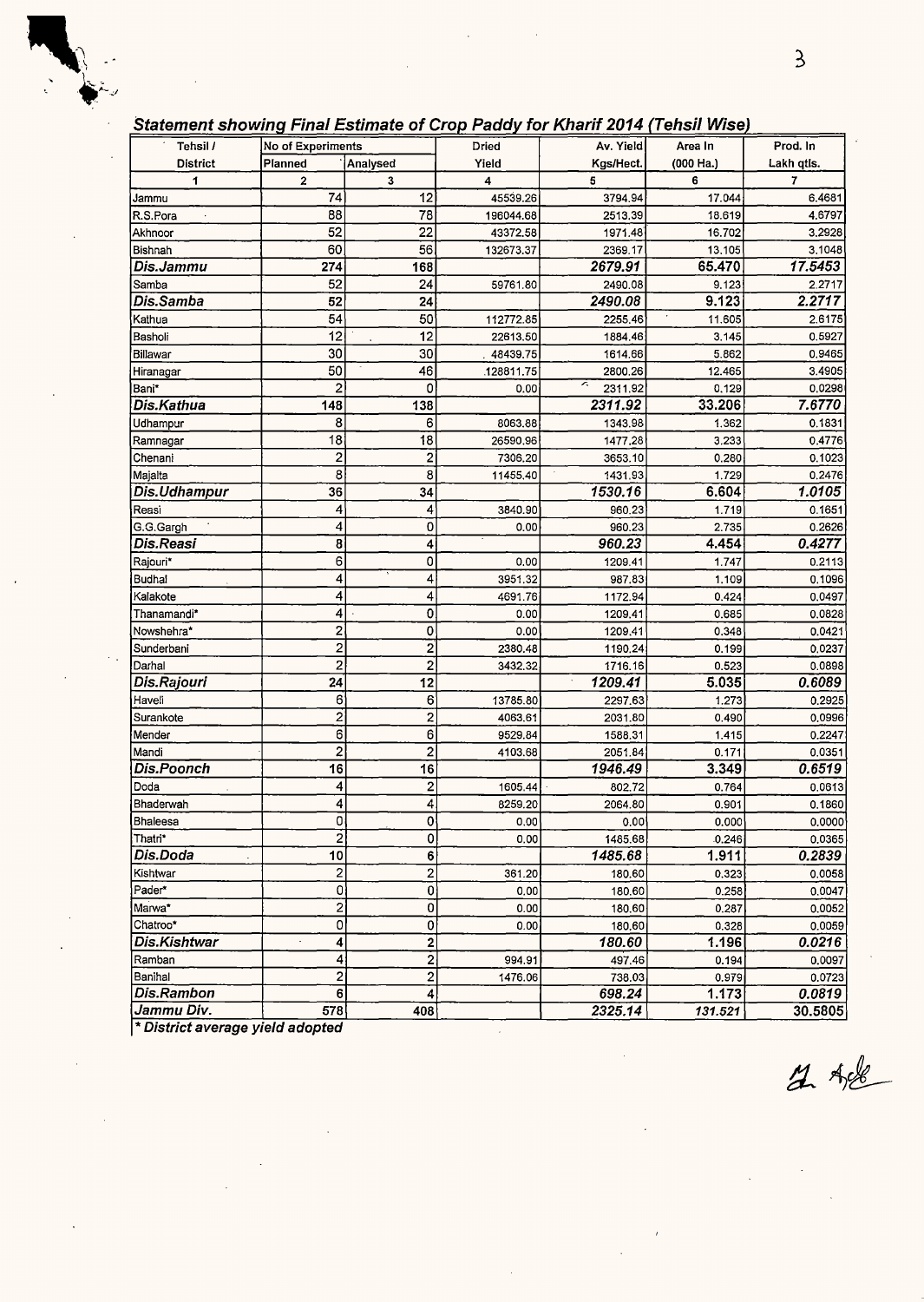|                         | <b>Final Estimates of Average yield, Area and Production</b> |                           |             |                  |                       |                   |  |  |  |  |  |  |
|-------------------------|--------------------------------------------------------------|---------------------------|-------------|------------------|-----------------------|-------------------|--|--|--|--|--|--|
| State: Jammu & Kashmir  |                                                              | <b>Season: Kharief</b>    |             | <b>Year:2014</b> | <b>Crop:- Saffron</b> |                   |  |  |  |  |  |  |
| Name of the             |                                                              | <b>No. of Experiments</b> | Area in     | <b>Average</b>   | <b>Production</b>     | %age              |  |  |  |  |  |  |
| <b>District</b>         |                                                              |                           |             | Yield            | in                    | <b>Response</b>   |  |  |  |  |  |  |
|                         | <b>Planned</b>                                               | <b>Analysed</b>           | Hectts.     | (Kgs/hectt)      | quintals              |                   |  |  |  |  |  |  |
| Srinagar                | 3                                                            | 3                         | 85          | 1.057            | 0.898                 | 100.00            |  |  |  |  |  |  |
| Budgam                  | 9                                                            | 3                         | 530         | 3.529            | 18.704                | 33.33             |  |  |  |  |  |  |
| Anantnag                | 0                                                            | 0                         | 0           | 0.000            | 0.000                 | 0.00              |  |  |  |  |  |  |
| Pulwama                 | 96                                                           | 90                        | 2826        | 1.195            | 33.759                | 93.75             |  |  |  |  |  |  |
| Baramulla               | 0                                                            | 0                         |             | 0.000            | 0.000                 | 0.00              |  |  |  |  |  |  |
| Kupwara                 | 0                                                            | 0                         |             | 0.000            | 0.000                 | 0.00              |  |  |  |  |  |  |
| <b>Kashmir Division</b> | 108                                                          | 96                        | 3441        | 1.551            | 53.361                | 88.89             |  |  |  |  |  |  |
| Jammu                   | 0                                                            | 0                         | 0           | 0.000            | 0.000                 | 0.00              |  |  |  |  |  |  |
| Kathua                  | 0                                                            | $\mathbf 0$               | 0           | 0.000            | 0.000                 | 0.00              |  |  |  |  |  |  |
| Udhampur                | 0                                                            | $\mathbf 0$               | 0           | 0.000            | 0.000                 | 0.00 <sub>1</sub> |  |  |  |  |  |  |
| Rajouri                 | 0                                                            | 0                         | 0           | 0.000            | 0.000                 | 0.00              |  |  |  |  |  |  |
| Poonch                  | 0                                                            | 0                         | 0           | 0.000            | 0.000                 | 0.00              |  |  |  |  |  |  |
| Doda                    | 0                                                            | 0                         | $\mathbf 0$ | 0.000            | 0.000                 | 0.00              |  |  |  |  |  |  |
| Kishtwar                | 3                                                            | 0                         | 121         | 1.551            | 1.877                 | 0.00              |  |  |  |  |  |  |
| Jammu Division          | 3                                                            | 0                         | 121         | 1.551            | 1.877                 | 0.00              |  |  |  |  |  |  |
| <b>J&amp;K State</b>    | 111                                                          | 96                        | 3562        | 1.551            | 55.238                | 86.49             |  |  |  |  |  |  |

**Note:- Average Yield, Production and Response %age is low compare to that of last year due to flood/heavy rain in Sep 2014.** 

Male

' I \

/  $I = \frac{1}{2}$ 

> I i *I*  ,